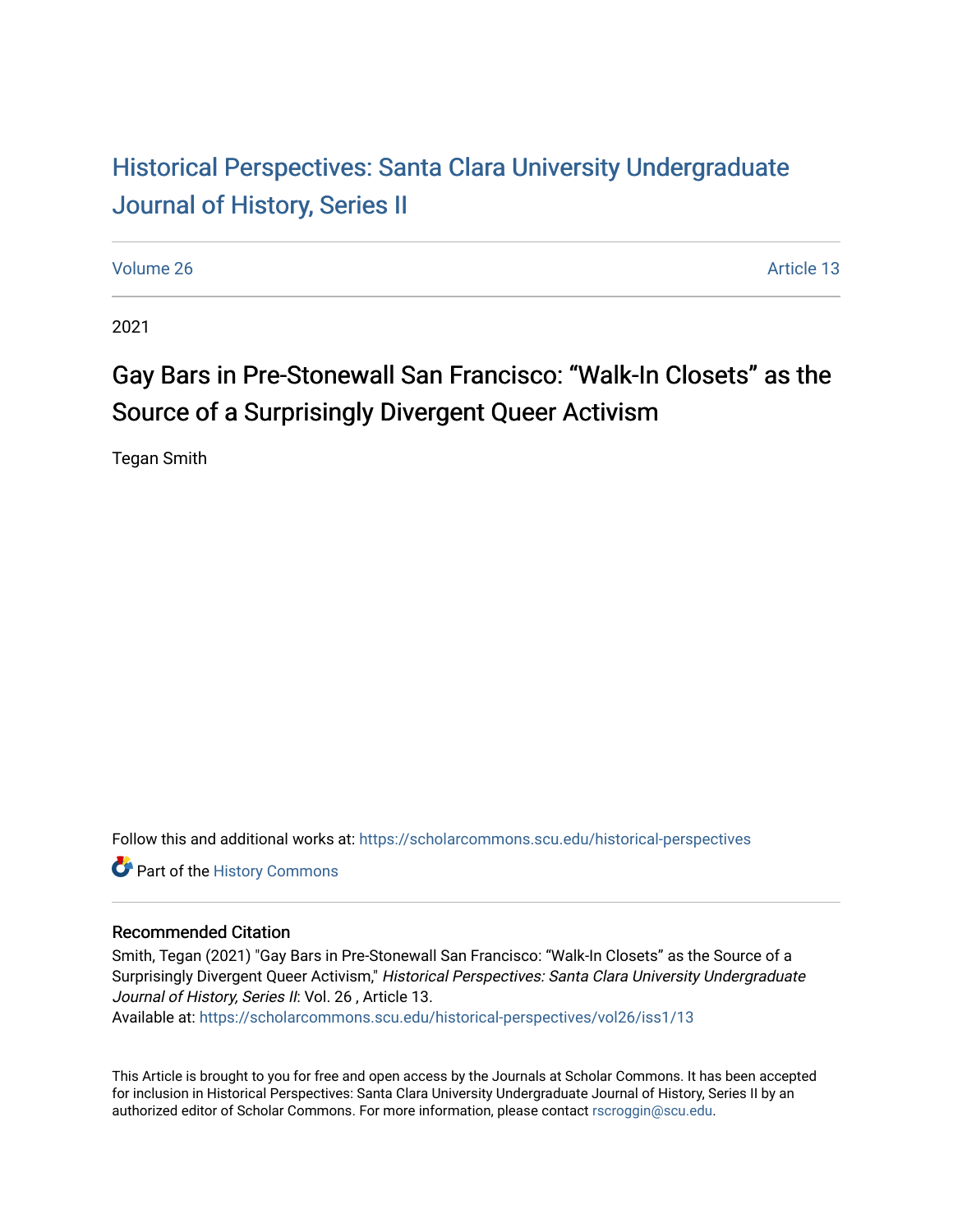### **Gay Bars in Pre-Stonewall San Francisco: "Walk-In Closets" as the Source of a Surprisingly Divergent Queer Activism**

#### **Tegan Smith**

In the 1960s, "You took your life into your own hands when you walked into a bar," said homophile activist Otto Bremerman.<sup>1</sup> While studying at Berkeley in the early 1960s, Bremerman took the train into San Francisco for weekend trips to the city's six gay bars. Initially, Bremerman avoided gay bars because he feared police raids, gay bashings, and being outed. Despite his concerns, he could not stay away. Reflecting on his first time in a gay bar, Bremerman mused, "I immediately realized I was home."2 Bremerman's perspective echoes the experiences of many other gay men and lesbians during the 1960s.3 San Francisco gay bars were a central site for LGBTQ+ community and culture, though the purpose, function, and politics of bars were hotly contested within and outside queer communities. Gay bars were one of the few public places where LGBTQ+ folks were able to socialize, but patrons were still limited in the desires, gender presentations, and behaviors they exhibited. A primary reason for these limitations was the regulation of gay bars. Local authorities were under pressure to proscribe public homosexual behavior, and regulating gay bars minimized the public presence of queer people.4 Decades of efforts by local authorities, particularly the San Francisco Police Department (SFPD) and the Alcoholic Beverage Control Board (ABC), resulted in closures and restrictions of one of the few

*Historical Perspectives,* Series II, Volume XXVI*,* 2021

<sup>&</sup>lt;sup>1</sup> Otto Bremerman (OB), interviewed by Everett Erlandson (EE), San Francisco, CA, August 1994, online transcript, Gay, Lesbian, Bisexual, and Transgender Historical Society of San Francisco (GLBTHS), 46.

 $<sup>2</sup>$  Ibid., 4.</sup>

<sup>3</sup> Nancy C. Unger, "Role of Gay Bars in American History," *C-Span,* 16 Oct. 2016.

<sup>&</sup>lt;sup>4</sup> Christopher Agee, "Gayola: Police Professionalization and the Politics of San

Francisco's Gay Bars, 1950-1968," *Journal of the History of Sexuality* 15, no. 3 (2006): 464.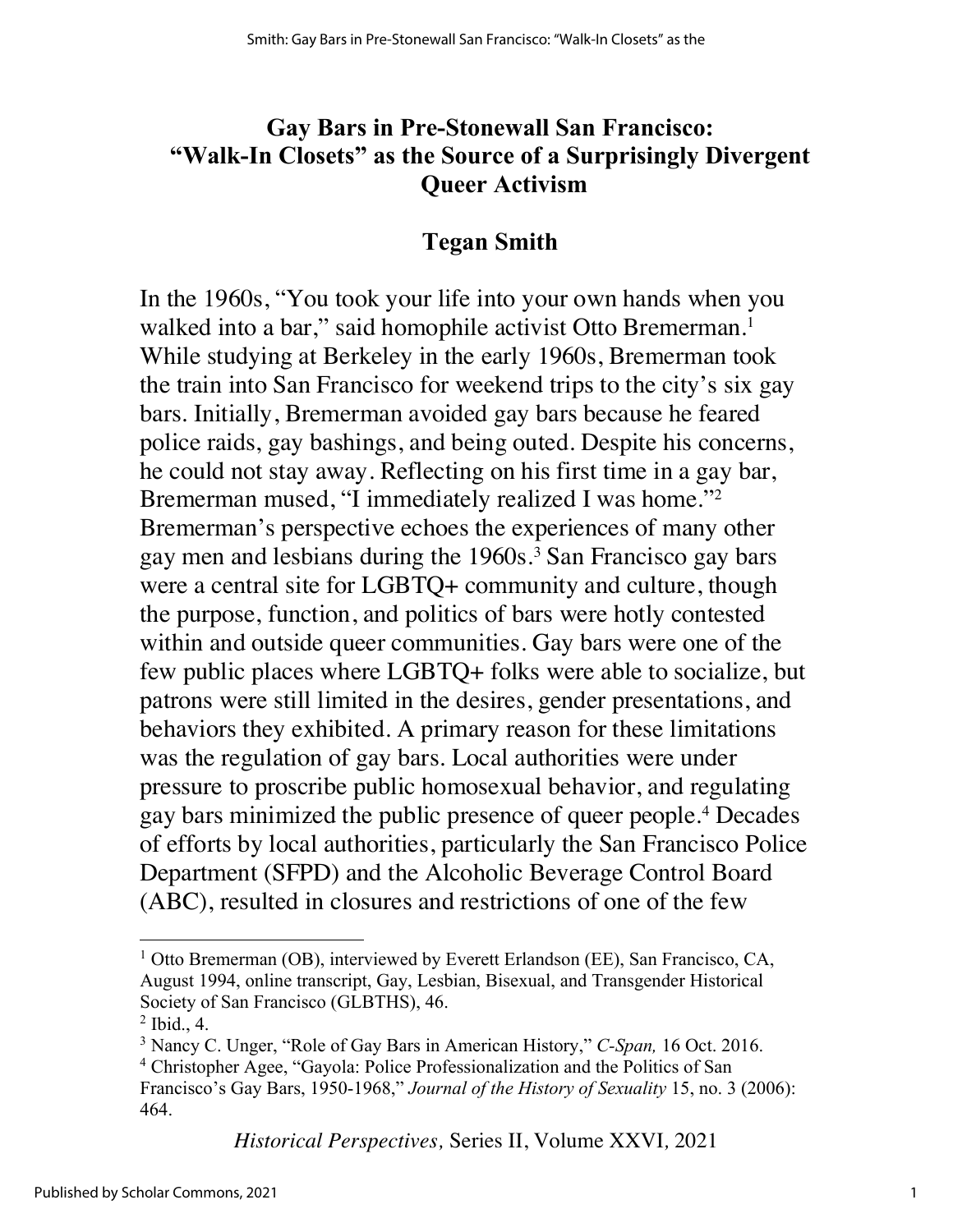semistable public gathering places for LGBTQ+ people.<sup>5</sup> In response to these oppressive efforts, members of San Francisco's LGBTQ+ communities developed various organizations to combat their mistreatment. LGBTQ+ people, Bremerman included, joined these burgeoning organizations to challenge inequity, supplement (or even replace) bar-based organizing, and develop solutions to defy their subjection. Ultimately, the regulation (including policing and raiding) of San Francisco's gay bars in the 1960s was a key contributor to the proliferation of diverse LGBTQ+ activist organizations dedicated to the protection and advancement of the gay/lesbian community.

Considerable research has been done on San Francisco gay bars. Nan Alamilla Boyd's *Wide-Open Town* (2003) is among the most thorough works on San Francisco's LGBTQ+ history. Through her use of oral histories, legal documents, and manuscript collections from San Francisco and other California archives, Boyd tracks the development of gay/lesbian life in the city, specifically the evolution of gay bar culture and its impact on local communities. Similarly, Christopher Agee's pioneering article in the *Journal of the History of Sexuality*, "Gayola: Police Professionalization and the Politics of San Francisco's Gay Bars, 1950-1968," (2006) on the policing of San Francisco's gay bars, a topic that is as central to LGBTQ+ history as the Stonewall Riots, has been of indispensable importance to understandings of post-World War II gay/lesbian life. That research, along with the works of J. Todd Ormsbee and John D'Emilio, speaks to the significance of gay bars within gay/lesbian communities in 1950s and 1960s San Francisco. These communities, as argued by Christina Hanhardt in *Safe Space: Gay Neighborhood History and the Politics of Violence* (2013) and Emily Hobson in *Lavender and Red: Liberation and Solidarity in the Gay and Lesbian Left (2016),* spearheaded a multitude of countercultural activist initiatives rooted in multi-issue queer politics. This essay will add to existing

<sup>5</sup> Ibid., 480.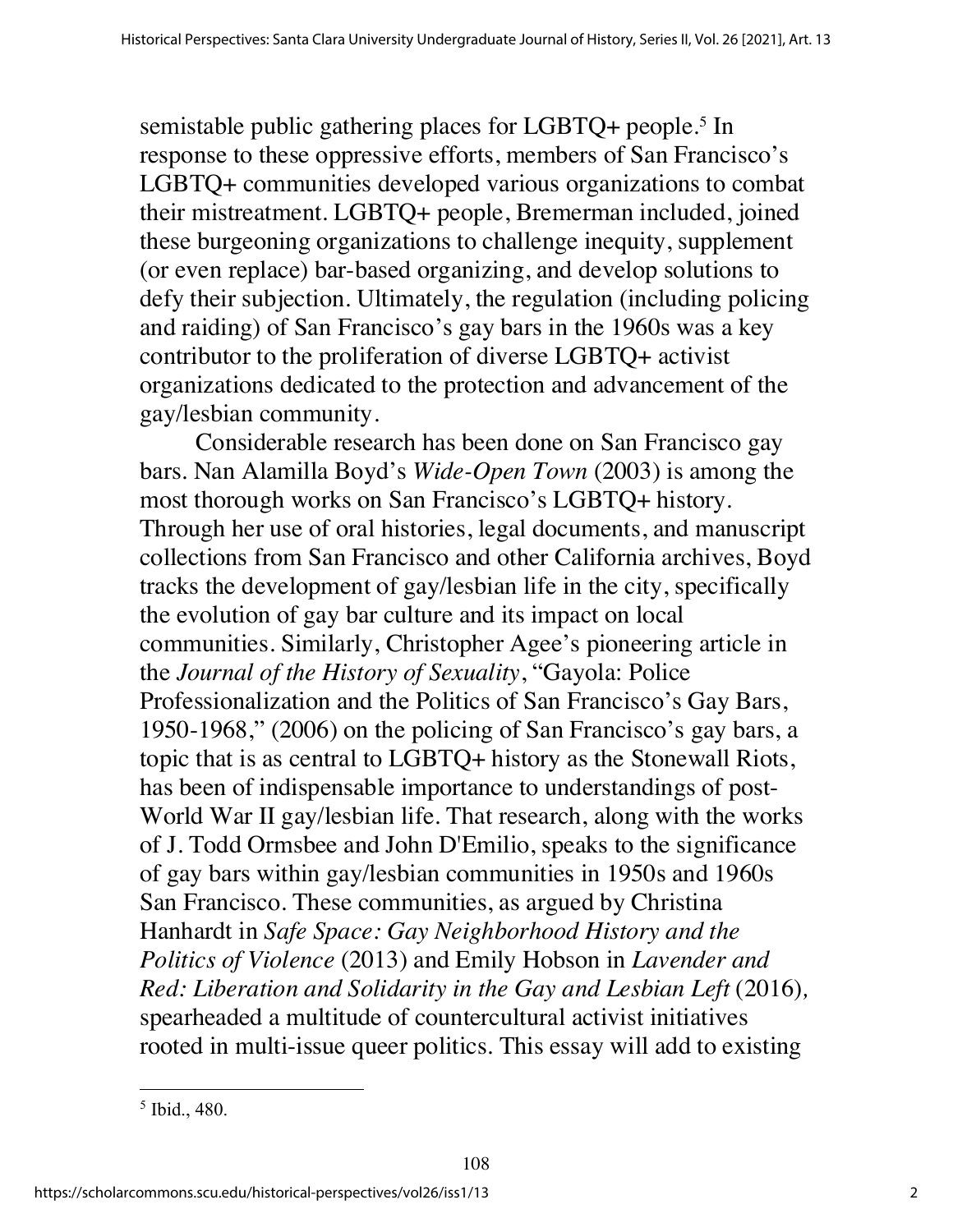historiography by explicating the links between gay bars and LGBTQ+ activism, as well as the role regulation played in generating new social and political organizations committed to protecting the rights and interests of the gay/lesbian community. Current historiography overlooks how the policing and raiding of gay bars transformed the discourses of existing homophile organizations, influenced the politics of emerging organizations, and contributed to the genesis of the gay liberation movement. This paper, based in secondary sources, as well as a unique mix of primary documents, synthesizes the history of gay bars, policing, and LGBTQ+ activism to demonstrate how reading these histories together offers new insights into the proliferation of LGBTQ+ organizing throughout 1960s San Francisco. This will broaden the depth and breadth of understanding of LGBTQ+ history, as well as the importance of activist organizing by and for marginalized communities.

The defining feature of the SFPD's regulation of gay bars in the 1950s and early 1960s was the discretionary authority afforded to police officers. As Agee has shown, due to the decentralization of the SFPD and the lack of police professionalization, police officers received no guidelines, methods, nor training to identify and judge criminal behavior. Resultantly, officers' own moral codes, desire to impress their peers, and yearning for respect from local communities influenced officers' perceptions of and responses to crime.<sup>6</sup> John Mindermann, who joined the SFPD as a patrol officer in 1959, recalls "a lot of ad hoc, spontaneous, without form" responses and resolutions to issues officers faced on their beats.7 Gay bars and their customers experienced the unpredictable, varied policing described by Mindermann. As one patron remembers, bargoers were in danger of being beaten up or arrested if "you made the wrong kind of remark or lifted your

 $6$  Agee, "Gayola," 464.

<sup>7</sup> John Mindermann, interviewed by Christopher Agee, 29 March 2004 and 14 April 2004, quoted in "Gayola: Police Professionalization and the Politics of San Francisco's Gay Bars, 1950-1968," *Journal of the History of Sexuality* 15, no. 3 (2006): 468.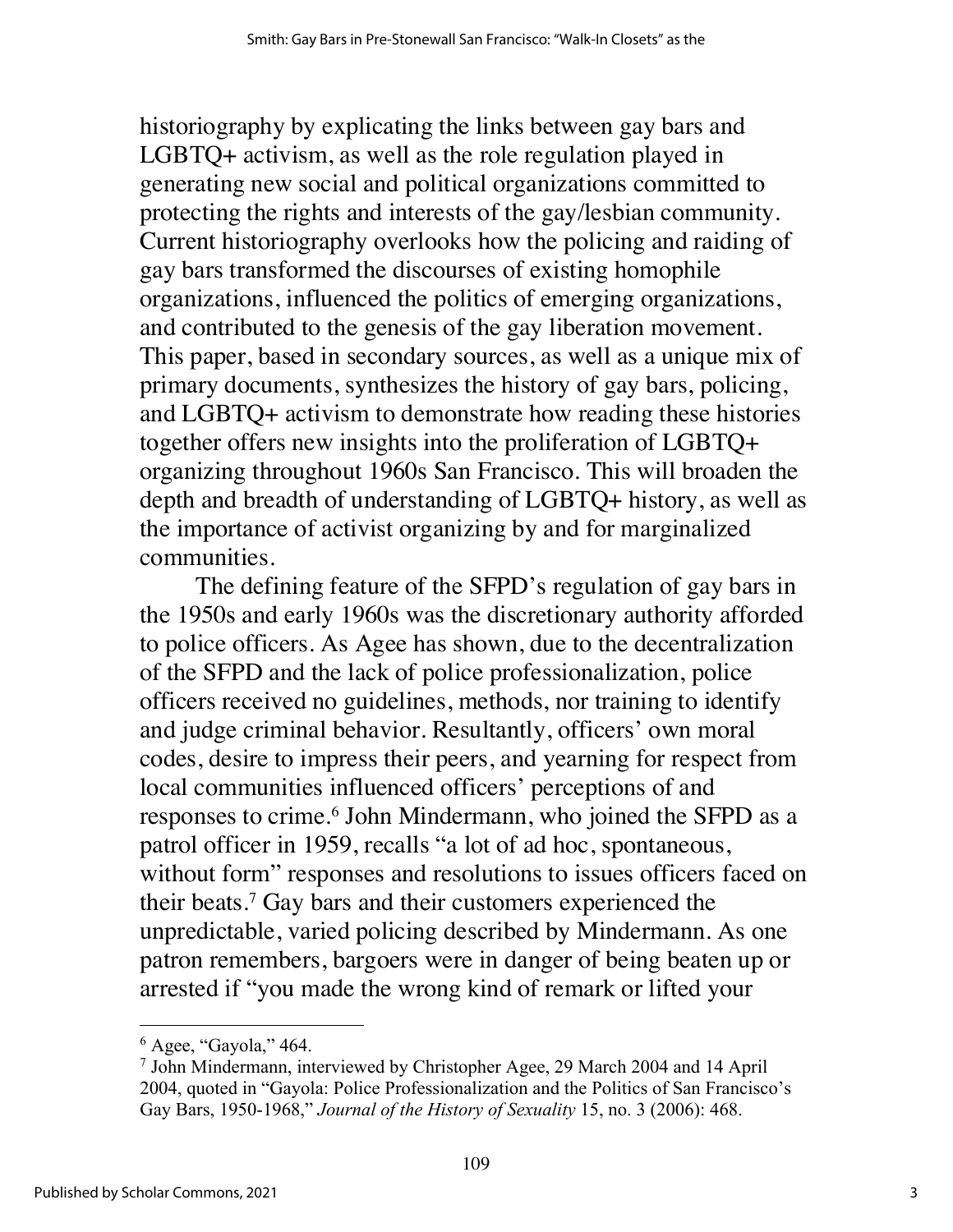eyebrow in the wrong way."8 However, "wrong" lacked a universal definition; police officers interpreted "wrong" however they saw fit, contributing to the range of responses to the policing of gay bars.

The discretionary authority of SFPD officers was backed by vague laws and loopholes upheld by the California Supreme Court.9 For example, loitering laws criminalized men walking alone or being in the street without a specific reason. Police officers could ask any man walking alone to justify his public presence, and the officer was free to decide if the explanation was acceptable. Officers' discretionary authority was upheld in *Stoumen v. Reilly* (1951), which corroborated the state's power to "regulate lewd behavior, which by legal definition, all homosexual behavior was."10 Guy Strait, cofounder of The League for Civil Education (LCE) and founder of San Francisco's first gay newspaper, *LCE News*, recalls that simply the verbal implication that two men might go home together could warrant an arrest for a lewd act.11 This left gay bars and their patrons vulnerable to the perceptions and motivations of police officers.

City leaders were typically unconcerned with the officers' degree of discretionary authority, as long as they criminalized the behavior of Black folks and homosexuals.12 Consequently, police officers with gay bars on their beat developed their own responses to regulate gay bars: ignore, harass, or pursue payoffs. Aided by the lack of uniformity, these forms of regulation went largely uncriticized or unnoticed by the high brass of the SFPD, politicians, the press, and the general public as long as officers

<sup>8</sup> OB, interviewed by EE, San Francisco, CA, August 1994, online transcript, GLBTHS, 47.

<sup>9</sup> Nan Alamilla Boyd, *Wide-Open Town: A History of Queer San Francisco to 1965* (Berkeley: University of California Press, 2003), 109.

<sup>10</sup> J. Todd Ormsbee, *The Meaning of Gay* (New York: Lexington Books, 2010), 22.

<sup>11</sup> Merla Zellerbach, "Rights, Liberties and The Black Cat Closing," *San Francisco Chronicle*, 30 Oct. 1963, Readex: America's Historical Newspapers, 41. <sup>12</sup> Agee, "Gayola," 464.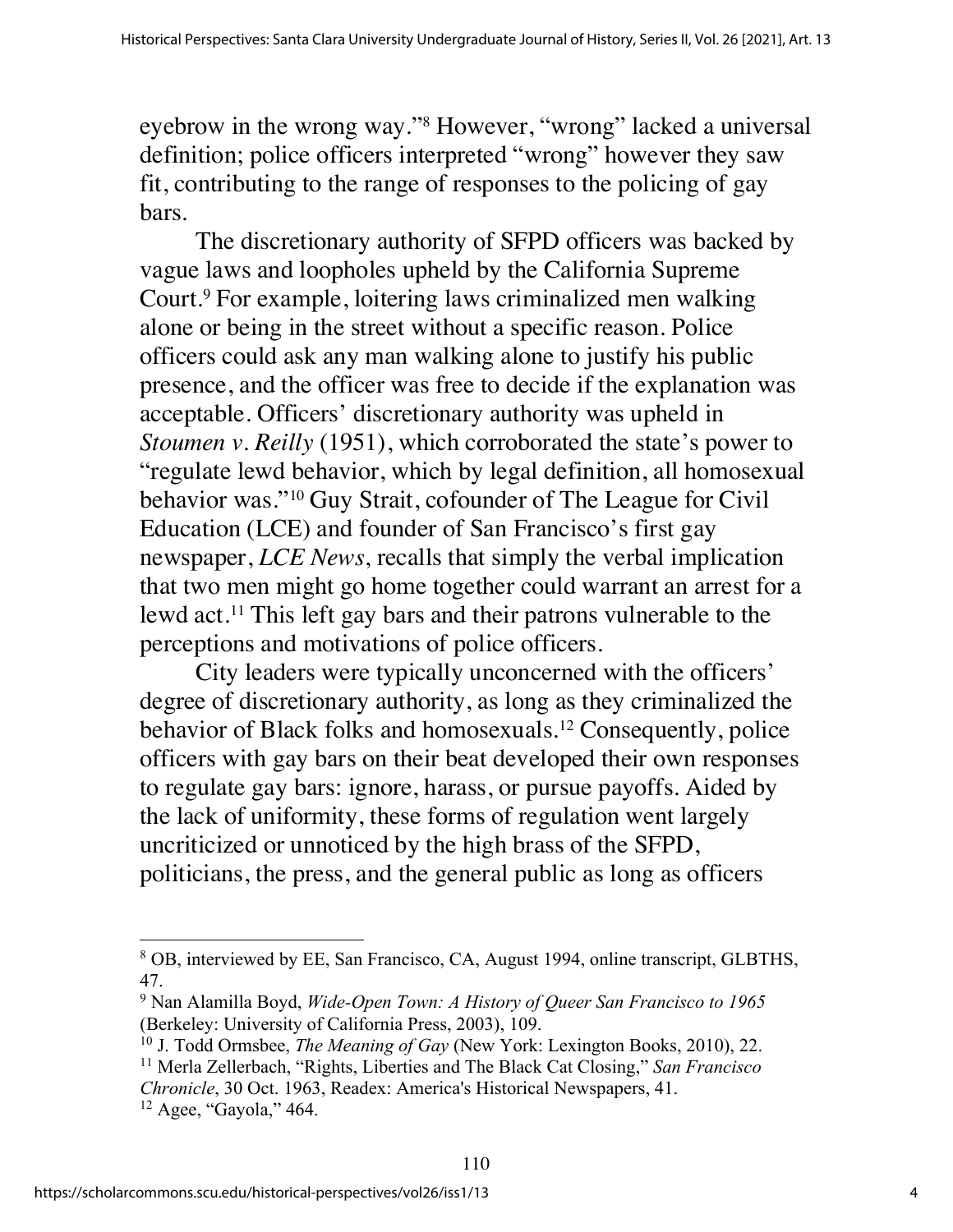kept gay bars "out of the public eye."13 This left gay bars vulnerable to economic exploitation, arrests of their patrons, and closures if any homosexual behavior (e.g., same-sex hand-holding, flirting, dancing) was observed on the premises.<sup>14</sup> However, once certain corrupt actions of police officers became known to the public, gay bars underwent a new era of regulation.

The structure and practices of the SFPD came under fire with the 1960 "gayola scandal": gay bar owners' public accusation that law enforcement officers were extorting them instead of closing, raiding, or making arrests in their bars.<sup>15</sup> Though the accused officers denied any wrongdoing, the scandal made front page news and even precipitated announcements from Mayor George Christopher and Police Chief Thomas Cahill of changes within the SFPD made in response to the allegations.<sup>16</sup> The negative publicity and growing skepticism surrounding the morality of the SFPD initiated a sizable shift in the regulation of gay bars, resulting in more centralized policing with the direct oversight of the police chief and mayor, as well as increases in entrapment, raids, and closures.17 Although officers' discretionary authority made it difficult for gay bars to develop universal strategies to challenge their regulation, some bars had benefitted from the security they received via the pay-off system. Their owners were able to protect their patrons, keep their liquor licenses, and earn a living. As postgayola scandal policing became more centralized and regulating homosexuality became more politicized and standardized, it was increasingly challenging for gay bars to remain open. They faced more duplicitous forms of policing aimed at curbing gay/lesbian visibility, sociality, and inclusion, oppressions that would later become key rallying points in community organizing.

<sup>13</sup> Ibid., 469.

<sup>14</sup> Ormsbee, *The Meaning of Gay*, 22.

 $15$  Agee, "Gayola," 465.

<sup>16</sup> Charles Raudebaugh, "2 More Cops Involved in the Bribe Probe," *San Francisco Chronicl*e, 14 May 1960, Readex: America's Historical Newspapers, 1; 10.

<sup>&</sup>lt;sup>17</sup> Agee, "Gayola," 479.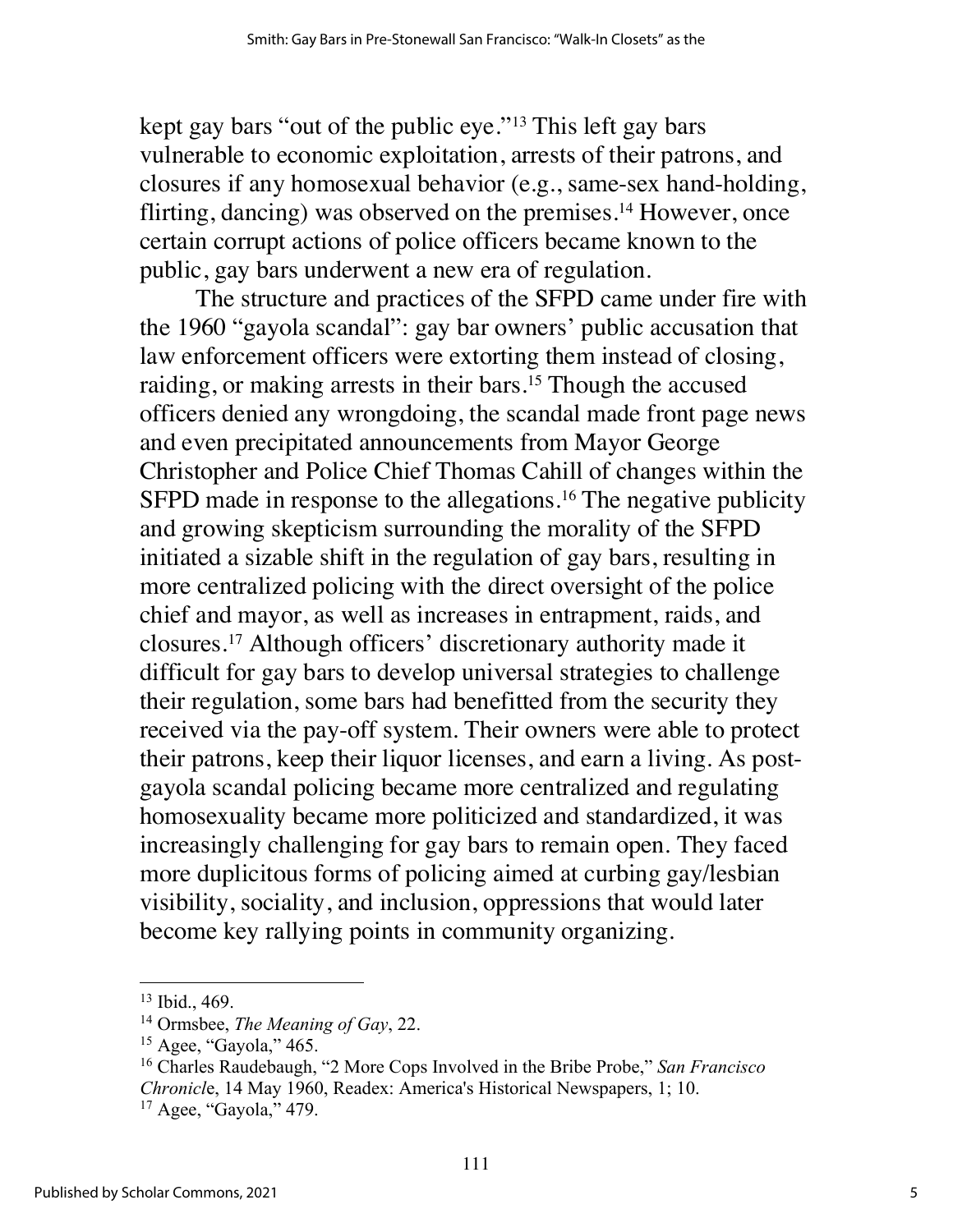The most decisive change that enabled these more aggressive tactics was the partnership between the SFPD and the ABC. By supplying plainclothes officers to the ABC, the SFPD was able to arrest more gay bar patrons via entrapment. Undercover officers would lure suspected homosexuals into accepting their advances and then arrest them, allowing SFPD and ABC members to manufacture probable cause for patrons' arrests and the revocation of bars' liquor licenses.18 Entrapment aided the SFPD's and ABC's justification for raids because it gave them "proof" that the establishment had a predominantly gay/lesbian clientele and was therefore a site of illegal activity. The most popular example of this is the Tay-Bush Inn Raid in which 103 people were arrested for "lewd, indecent acts," including same-sex dancing, which undercover officers had observed over the three days prior to the raid.19

Surveillance and targeted arrests became cornerstones of the regulation of gay bars, contributing to the twenty-five gay bar closures made by the SFPD and ABC in just 18 months in 1961 and 1962.20 Through forms of regulation like entrapment, the SFPD and ABC prohibited LGBTQ+ people's first amendment right to association, denied them equal protection under the law, and restricted their acceptance and inclusion in the city of San Francisco. Ultimately, post-gayola, centralized regulation provided gay bar owners and gay/lesbian activists alike with distinct targets to organize against and concrete examples of how the regulation of gay bars perpetuated injustice and discrimination against the gay/lesbian community.

In response to the regulation of gay bars, existing homophile organizations like the Daughters of Bilitis and the Mattachine Society committed more of their time, money, and periodical space to combat police repression.Though the Daughters of Bilitis was

<sup>18</sup> Ormsbee, *The Meaning of Gay*, 22.

<sup>19</sup> "Big Sex Raid --- Cops Arrest 103," *San Francisco Chronicle*, 14 August 1961, Readex: America's Historical Newspapers.

 $20$  Agee, "Gayola," 479.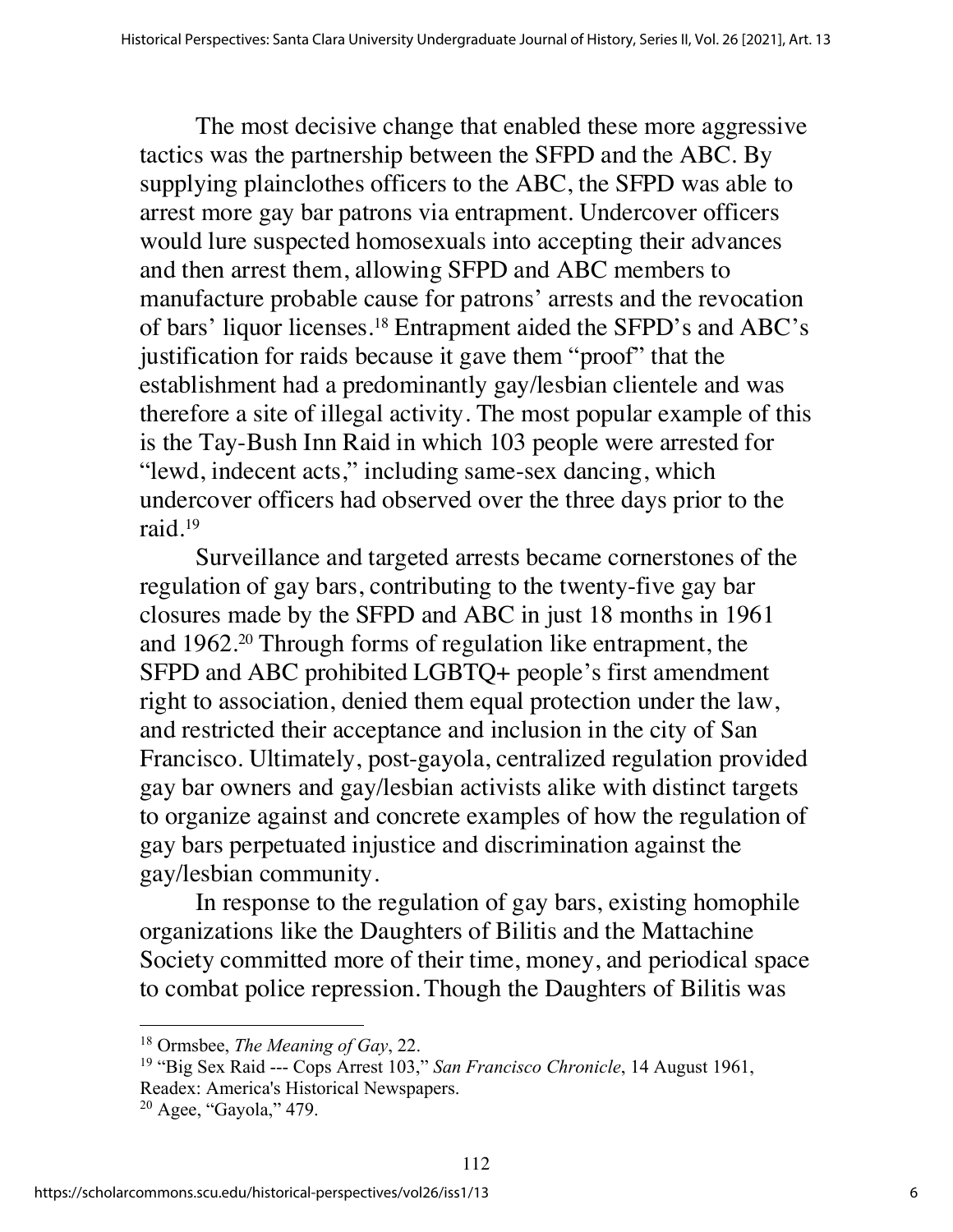founded to provide lesbians with an alternative to gay bars, the group remained attuned to the issues facing bar-going homosexuals inside and outside the organization.21 In their periodical *The Ladder*, Daughters of Bilitis cofounders Phyllis Lyon and Del Martin condemned the SFPD's discriminatory practices. In multiple editorials Martin blamed Mayor George Christopher for his complicity in homosexuals' mistreatment and argued that the SFPD ought to abolish the use of entrapment.<sup>22</sup> Similarly, Lyon demanded an end to unequal surveillance of gay bars versus straight bars.<sup>23</sup> Echoing the Daughters of Bilitis' increasing criticism of gay bar regulation, the Mattachine Society denounced the discretionary authority of police officers and the abuses enabled by the ABC, Mayor Christopher, and Police Chief Cahill.<sup>24</sup> Both groups focused on fighting entrapment and police harassment and gaining individual rights for gay men and lesbians.25 Their commitment to these issues led them to collaborate with other homophile organizations and bar-based activists to develop a discourse of gay/lesbian civil rights and propose strategies to secure those rights.

Though the Daughters of Bilitis and the Mattachine Society were not created to combat gay bar regulation, their politics and activism were greatly transformed by the countless instances of police repression of gay bars. As outspoken supporters of gay/lesbian civil rights, these groups would not stand idly by as their community's "primary social institution" became hubs for

<sup>21</sup> Guillaume Marche, "Of Homosexualities and Movements," in *Sexuality, Subjectivity, and LGBTQ Militancy in the United States*, ed. Guillaume Marche, trans. Katharine Throssell (Amsterdam: Amsterdam University Press, 2019), 27.

<sup>22</sup> Del Martin, "Officialdom's Logic," *Ladder* 4, no. 11 (1960): 4–5, LGBTQ+ Source; Del Martin, "Firehoses next?" *Ladder* 5, no. 12 (September 1961): 14-15.

<sup>&</sup>lt;sup>23</sup> See Phyllis Lyon at Glide Memorial Methodist Church box 17, folder 14, Phyllis Lyon and Del Martin Papers (PLDMP), GLBTHS, 1.

<sup>24</sup> Christopher Wins, "'Organized Homosexuals': Issue in S.F. Election," *Ladder* 4, no. 2 (1959): 5-10, LGBTQ+ Source.

<sup>25</sup> Boyd, *Wide-Open Town*, 172.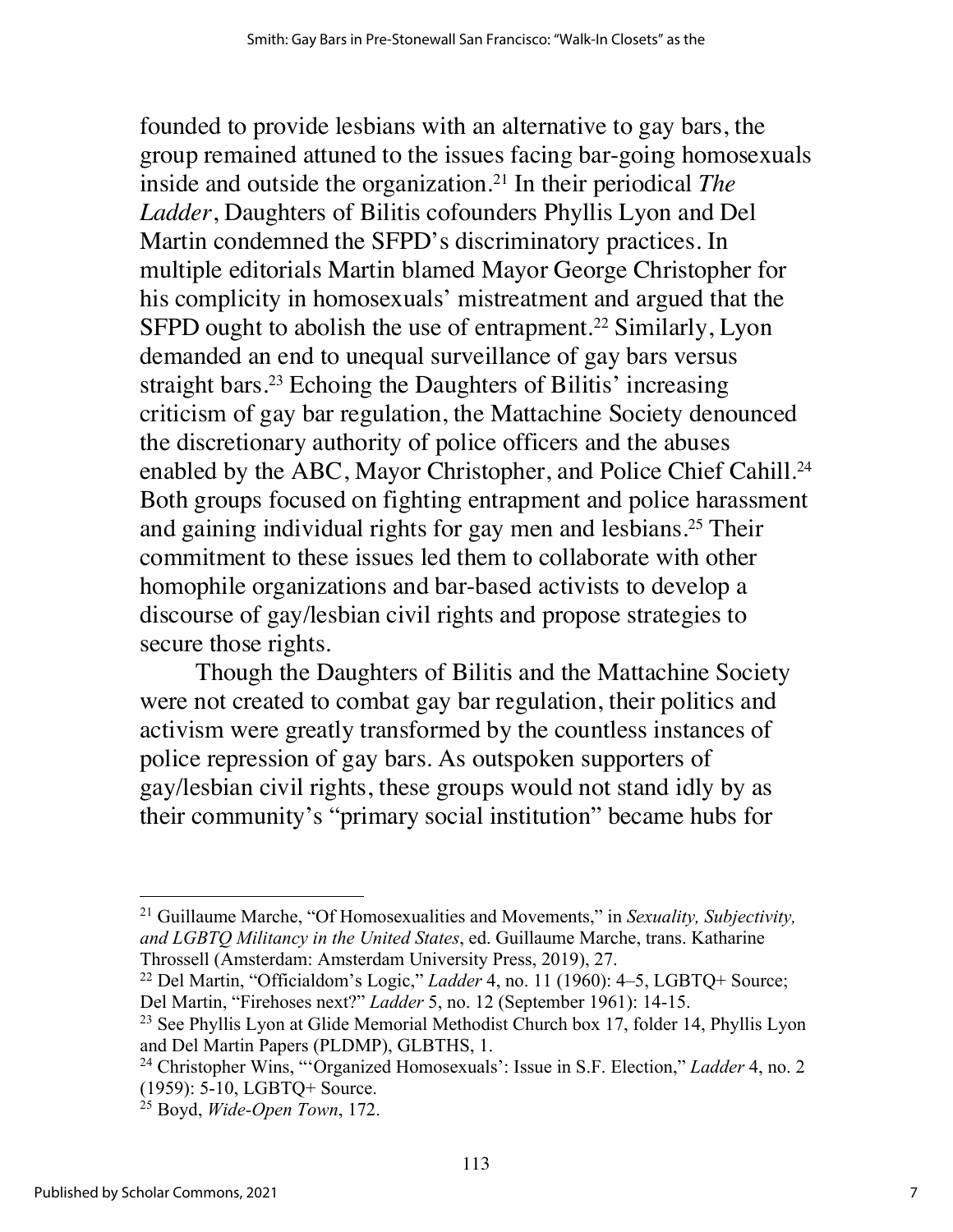harassment, raids, and arrests.<sup>26</sup> Resultantly, the Daughters of Bilitis and the Mattachine Society forged generative partnerships between established and emerging homophile organizations. They helped new generations of activists decide what they wanted to fight for, what they wanted to represent, and why their work mattered. The ability to critique and be in tension with established organizations provided emerging organizations with a baseline and model, allowing them to identify the strengths and shortcomings of their predecessors and formulate their own strategies, perspectives, and goals. Similarly, leaders of the established organizations were actively involved in creating and funding these new groups.

One of the first groups to emerge from the regulation of gay bars was the League for Civil Education (LCE) (1961). LCE was closely aligned with the politics and strategies of the Daughters of Bilitis and the Mattachine Society because of its moderate civil rights approach to ending police repression. By sponsoring community meetings for bar-based organizers, homophile activists, the SFPD, and the ABC, LCE aimed to foster cooperation and open dialogue. Purposes of these meetings ranged from identifying issues of harassment and denial of civil rights in bars to how to improve relationships with law enforcement.27 However, two police officers at the first community meeting "denied the existence of police entrapment or police discrimination against gay bargoers."28 The SFPD's refusal to recognize documented abuse thwarted any possibility for productive discussion or action across groups. LCE remained dedicated to protecting people from entrapment, discrimination, and arrest, but without the ability to hold the SFPD or any other law enforcement agency accountable, their aim to secure equal protection under the law went unmet.

<sup>26</sup> Alan Bérubé, *Coming Out Under Fire: The History of Gay Men and Women in World War II* (New York: Macmillan, 1990), 271, quoted in Elizabeth A. Armstrong and Suzanna M. Crage, "Movements and Memory: The Making of the Stonewall Myth," *American Sociological Review* 71, no. 5 (October 2006): 728.

<sup>27</sup> "League for Civil Education 1961," box 23, folder 1, José Sarria Papers, GLBTHS. <sup>28</sup> Boyd, *Wide-Open Town,* 221.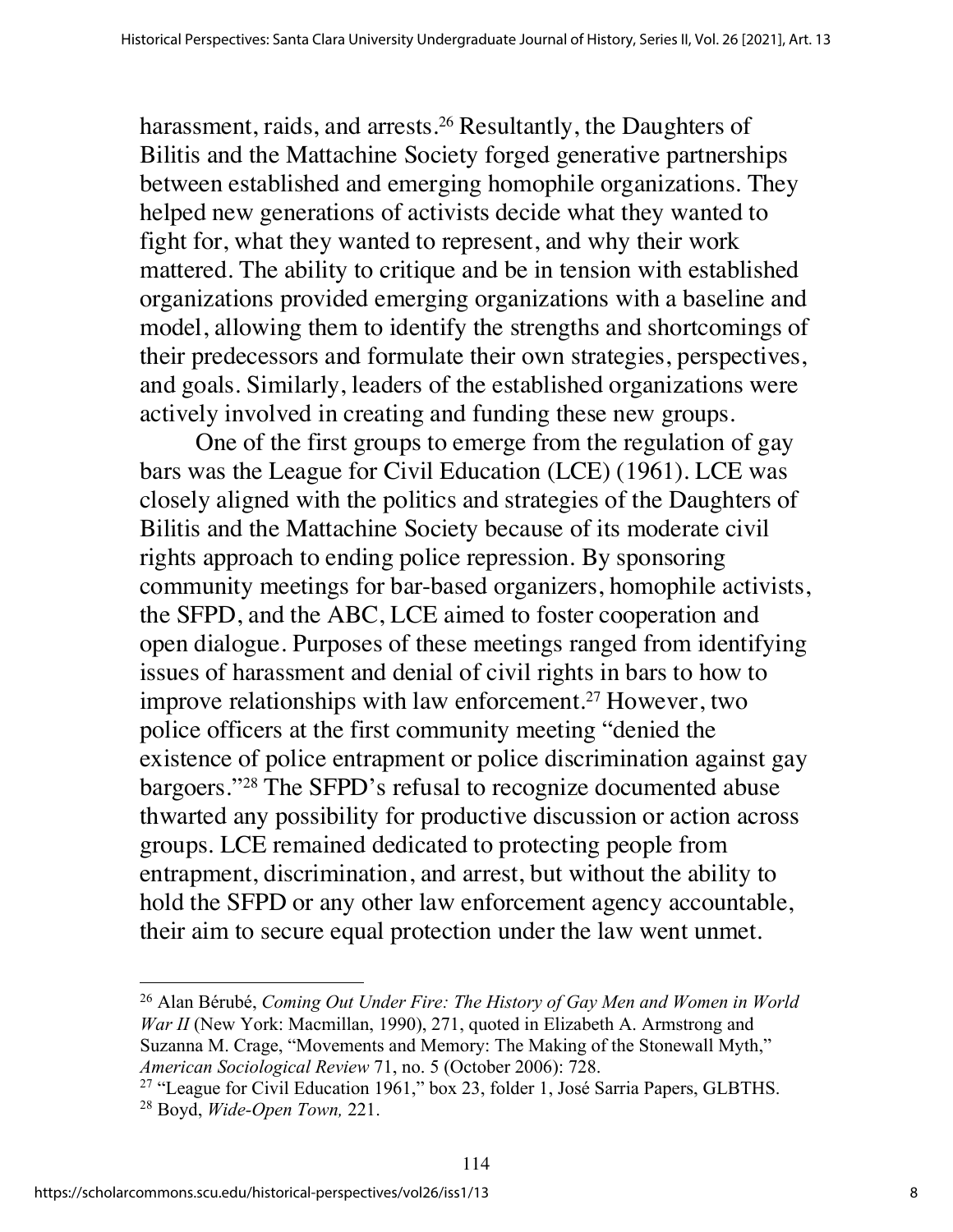Despite its shortcomings, LCE remains an important organization because, as Boyd argues, LCE laid the groundwork for the Tavern Guild (1962) and the Society for Individual Rights (1963).<sup>29</sup>

Gay bar owners and employees began the Tavern Guild to eradicate the unjust regulation of gay bars, minimize the impacts of discriminatory policing, and promote effective social and legal change.30 James Robinson, gay bar employee and founding member, stated that creating "a culture of standing up to police harassment" was central to the mission of the Tavern Guild. Consequently, the Tavern Guild adopted LCE strategies like distributing photos of undercover SFPD and ABC agents and holding community meetings to improve relationships between private citizens and law enforcement agencies. The Tavern Guild had a modest impact on these relationships. Since SFPD and ABC members did not attend the community meetings, it was challenging to initiate a dialogue for positive change. However, by signaling their willingness to work with authorities, sponsoring popular social events, garnering support from campaigning liberal politicians, and fundraising, the Tavern Guild demonstrated the social, political, and economic power of the gay/lesbian community.31 Showing this strength "got the government—the ABC and the police department—to leave us [gay bars] alone a little bit," said gay bar owner Charlotte Coleman.<sup>32</sup> The Tavern Guild did not substantially improve the relationships between private citizens and law enforcement, but it did provide people with some additional protection from arrests and harassment. The Tavern Guild also started a phone tree so that when gay bar employees experienced police harassment, a raid, or an inspection, they could warn other Tavern Guild members in mere minutes.

<sup>29</sup> Ibid., 220.

<sup>30</sup> "Lest We Forget," box 23, folder 15, José Sarria Papers, GLBTHS.

<sup>31</sup> Boyd, *Wide-Open Town*, 226.

<sup>&</sup>lt;sup>32</sup> Charlotte Coleman, interviewed by Nan Alamilla Boyd, tape recording, San Francisco, 13 July 1992, Wide Open Town History Project, GLBT Historical Society, quoted in Boyd, *Wide-Open Town*, 226.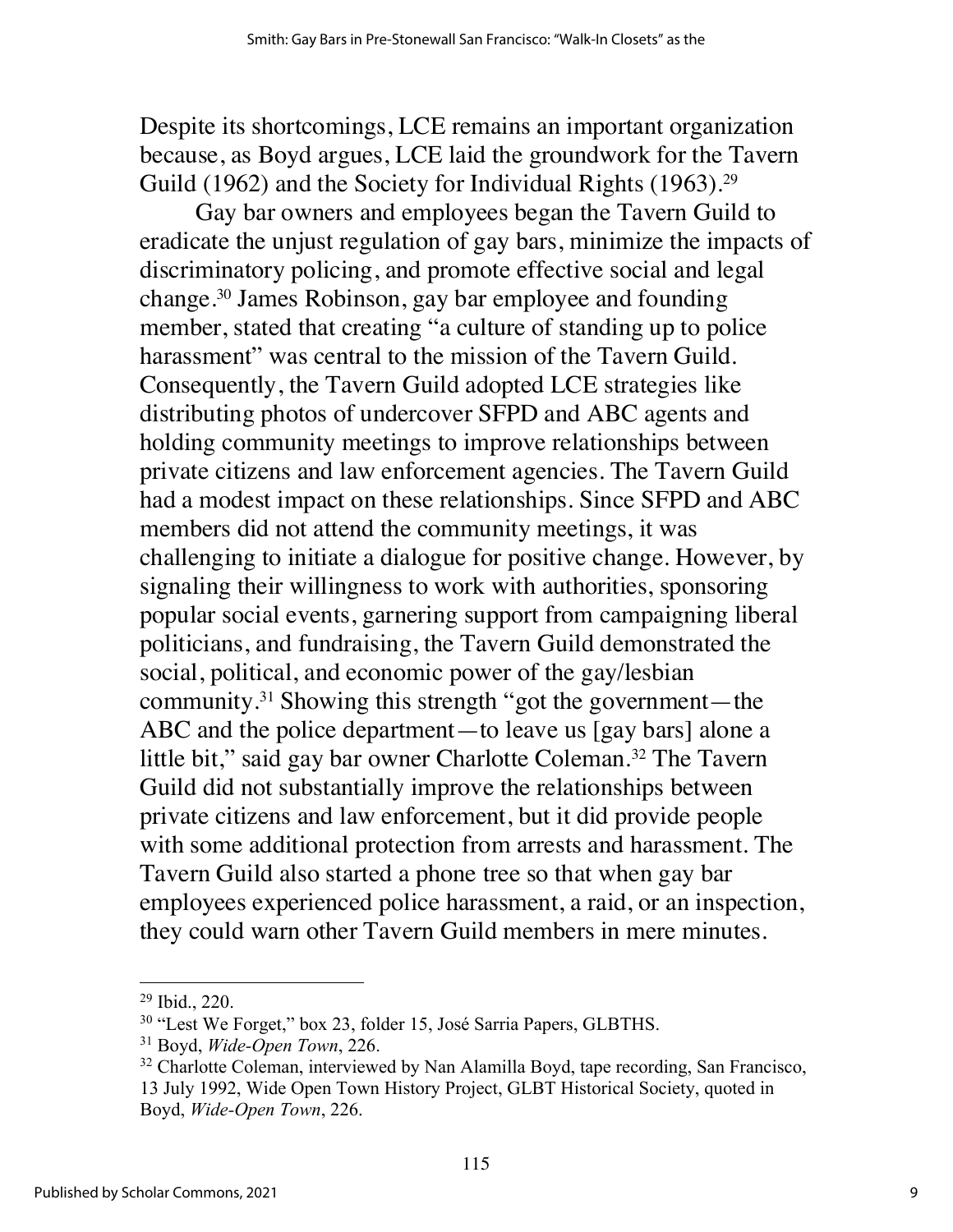Knowing which bars were targeted and seeing photos of confirmed undercover agents helped gay bars avoid raids. However, if the phone tree or photos did not reach everyone before a raid or inspection, members knew specific legal loopholes they could point to in order to avoid closures.<sup>33</sup> Combatting the oppression of gay bars was central to the Tavern Guild's mission, and as their physical and financial resources grew, they were able to expand their goals and services.

The Tavern Guild's ability to effectively link gay/lesbian organizing and gay/lesbian culture was what made them the most successful of the early homophile organizations. As "the most public aspect of homosexual life," gay bars were popular places to socialize, which made them easy targets for raids and arrests.<sup>34</sup> The Tavern Guild's position within an essential part of gay/lesbian culture and firsthand experience of fighting oppression informed the growing mission of the organization. It understood the lengths to which the SFPD, ABC, and public officials would go to intimidate, ghettoize, and repress the gay/lesbian community. Additionally, the Tavern Guild recognized the centrality of gay bars to the facilitation of friendships, relationships, hookups, and a sense of community.<sup>35</sup> Both understandings shaped the trajectory of the Tavern Guild because it recognized that community organizing was indispensable to the protection of their rights and gay/lesbian culture. No other bar-based groups were dedicated to these issues, so the Tavern Guild created its own social and legal bulwarks. For example, it provided people with legal defense funds, developed and educated a queer voting bloc, and identified legal challenges to California's antigay statues.<sup>36</sup> Furthermore, the Tavern Guild joined other homophile organizations to host fundraisers and community events that would help people in barbased communities become more politically active and people in

<sup>33</sup> Agee, "Gayola," 480.

<sup>&</sup>lt;sup>34</sup> Armstrong and Crage, "Movements and Memory," 728.

 $35$  Ibid.

<sup>36</sup> "Lest We Forget," box 23, folder 15, José Sarria Papers, GLBTHS.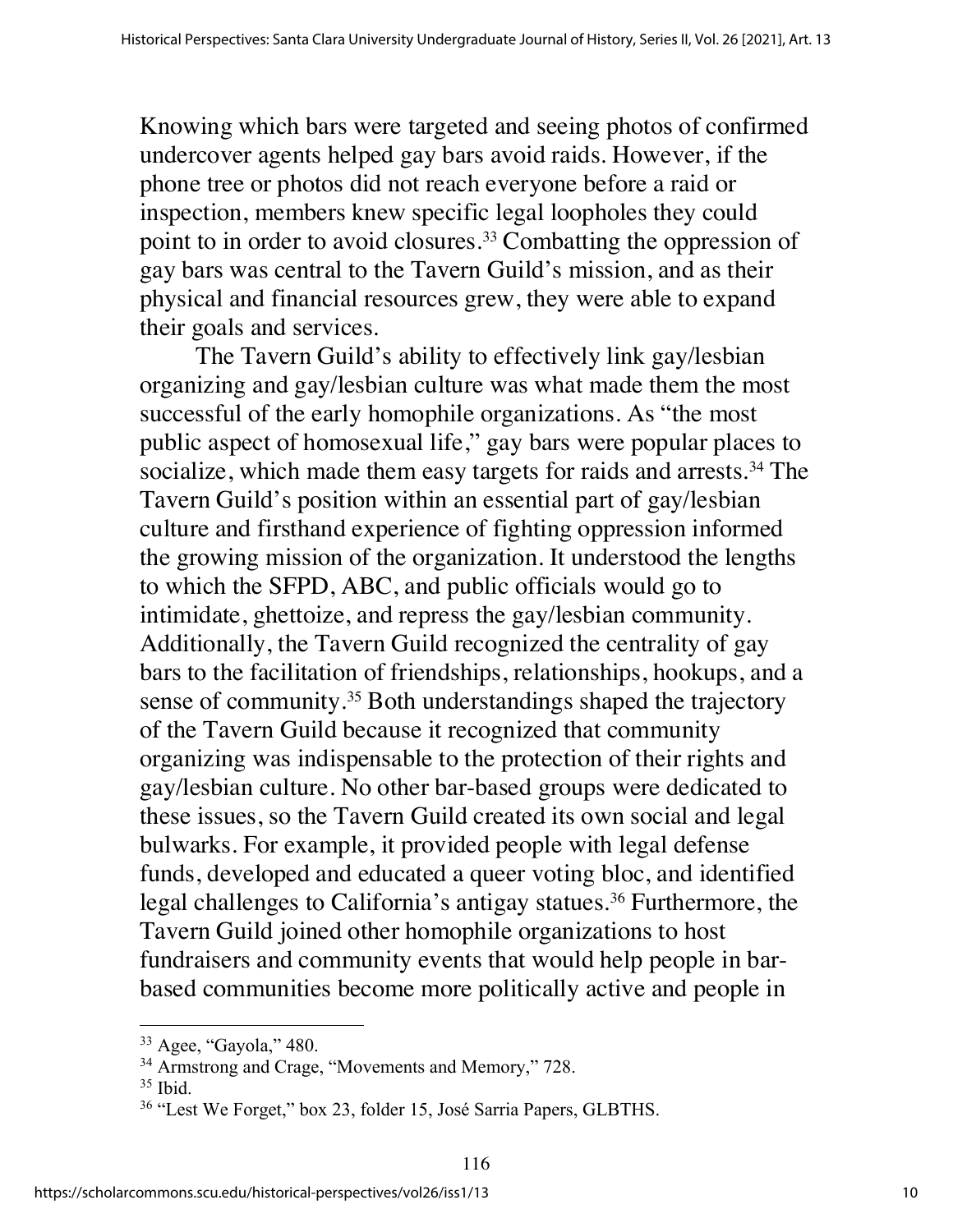homophile organizations become more socially active.<sup>37</sup> The blending of these two communities strengthened future groups' ability to organize because there were more people invested in achieving civil rights, preserving gay/lesbian culture, and developing unapologetic gay/lesbian communities.

One of the Tavern Guild's strongest partnerships was with SIR, another organization sprouting from the disbandment of LCE. Unlike LCE and the Mattachine Society, SIR was not run by a board of directors or corporate officers who set the organization's agenda or viewed members as donors more than active participants. Instead, SIR sought to recruit people who were committed to active political organizing and promoting social change that would ensure the "dignity, self-respect, and selfworth" of homosexuals.<sup>38</sup> By 1965 SIR had the largest membership of any homophile organization in San Francisco and established a range of committees to serve the varied needs of the gay/lesbian community.39 For example, to protect members from arrest and harassment, the Legal Committee distributed "Pocket Lawyers" to educate people on their constitutional and legal rights with special advice for gay men facing entrapment.<sup>40</sup> Additionally, SIR's monthly magazine *Vector* reported on police brutality and the need for a police review board, changes to "idiotic laws on homosexuality," and a reformed relationship between gay bars and the law.41 In addition to their legal aid and publications, SIR developed social responses to the regulation of gay bars that aimed to provide alternative spaces for people to socialize.

Lieutenant Elliot Blackstone, member of the SFPD from 1953 to 1975, recalls that the gay/lesbian community "wanted the

<sup>37</sup> Boyd, *Wide-Open Town*, 225-6.

<sup>38</sup> Ibid., 228.

<sup>39</sup> Ibid., 227.

<sup>&</sup>lt;sup>40</sup> Christina B. Hanhardt, "'The White Ghetto': Sexual Deviancy, Police Accountability, and the 1960s War on Poverty," in *Safe Space: Gay Neighborhood History and the Politics of Violence* (Durham; London: Duke University Press, 2013), 123.

<sup>41</sup> *Vector* 1, no. 3 (February 1965): 1, 3, 5, 10.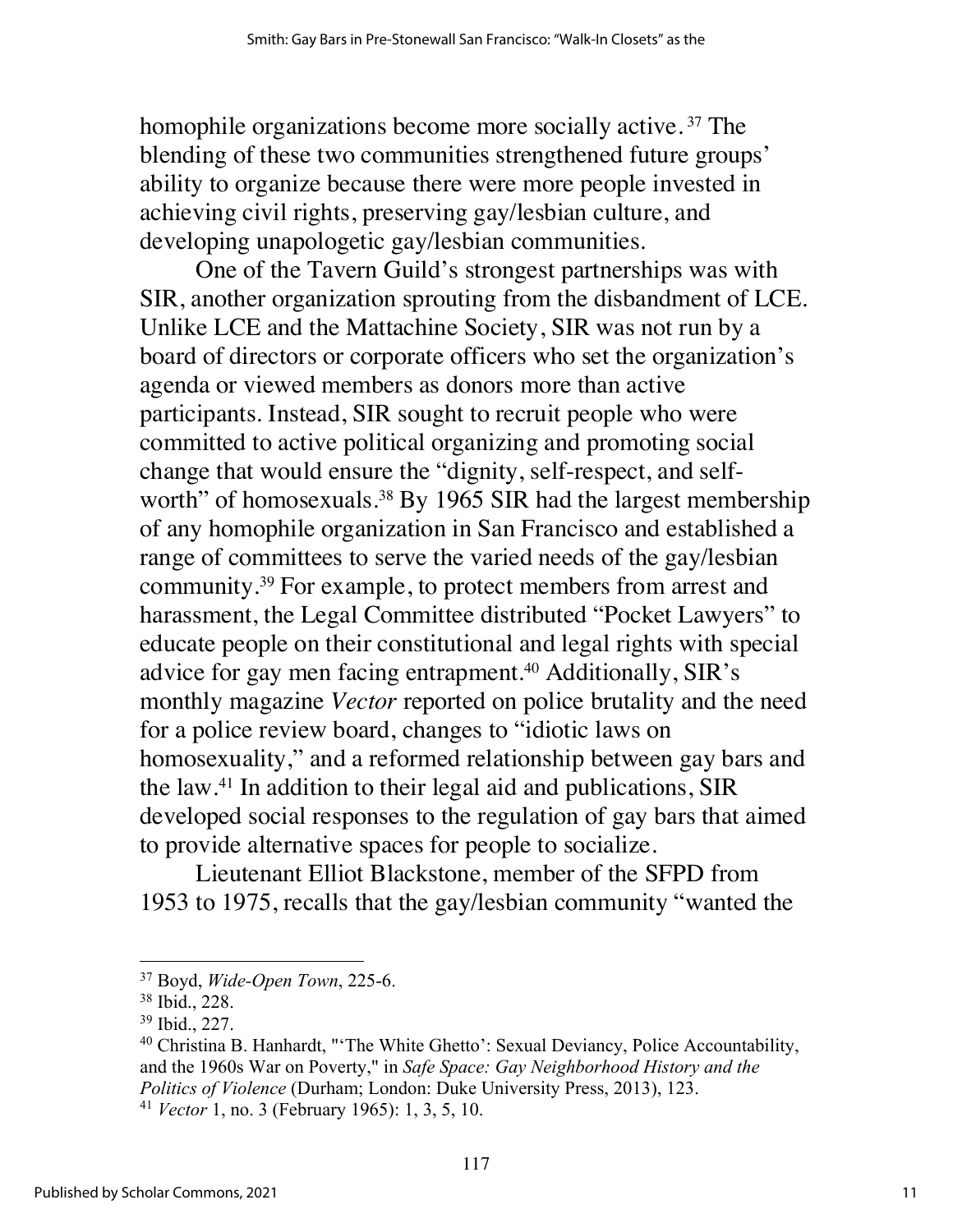bars in such a way as to not get busted."42 This led to gay bars forbidding same-sex dancing and public displays of affection, as well as excluding trans and gender non-conforming (GNC) people because they could draw additional attention to a bar's queer clientele.43 The fear of getting "busted" by the police compounded the preexisting discrimination against and exclusion of trans and GNC people.<sup>44</sup> However, SIR dances, drag shows, theater productions, and balls created inclusive environments that provided safer socializing opportunities.45 Since these were irregular events at different venues, it was harder for law enforcement to regulate them. Therefore, attendees could act freely with less fear of police raids and harassment and be less concerned with being policed by fellow LGBTQ+ community members.

SIR's private events welcomed people from queer, trans, and GNC communities, aiding SIR's ability to forge a strong political movement and united community that upheld the dignity and respect of all members. SIR President Bill Beardemphel recalls these social events "fulfilling their [members'] life experience and making it good that being a homosexual is good."46 Through their committees, publications, and social events, SIR molded a cohesive "'gay community' into an effective political tool."47 Homophile organizations were now fighting for both individual

<sup>&</sup>lt;sup>42</sup> Elliot Blackstone (EB), interviewed by Susan Stryker (SS), Pacifica, CA, 6 November 1996, online transcript, GLBTHS, 18.

<sup>&</sup>lt;sup>43</sup> Emily K. Hobson, "Beyond the Gay Ghetto: Founding Debates in Gay Liberation," in *Lavender and Red: Liberation and Solidarity in the Gay and Lesbian Left* (Oakland: University of California Press, 2016), 19; EB, interviewed by SS, Pacifica, CA, 6 November 1996, online transcript, GLBTHS, 18.

<sup>44</sup> In August 1966, the management of Compton's Cafeteria, a popular hangout in the Tenderloin for trans, GNC, and queer people, called the police to remove customers for allegedly loitering and deterring business. Upon arrival, police began to disperse and harass people, resulting in rioting inside and outside the restaurant. After the riot, the first recorded trans-led riot in U.S. history, people boycotted the business for enabling abusive policing.

<sup>45</sup> Boyd, *Wide-Open Town*, 230.

<sup>46</sup> Bill Beardemphel and John DeLeon, interviewed by Paul Gabriel, San Francisco, CA, July 1997, online transcript, GLBTHS, 51.

<sup>47</sup> Boyd, *Wide-Open Town*, 231.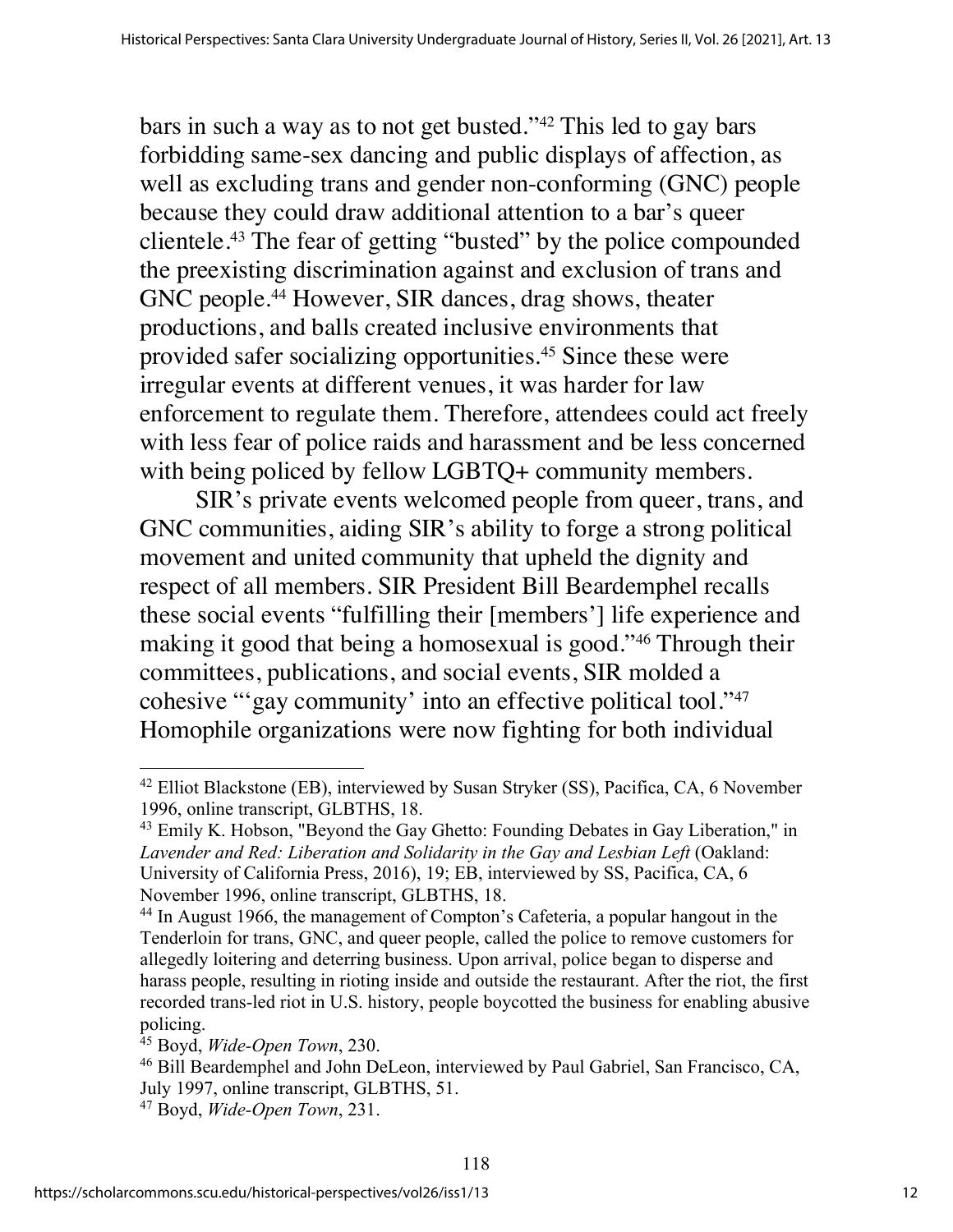*and* collective civil rights, positioning themselves as political, social, and communal organizations dedicated to civic engagement and protecting their community.

The Council on Religion and the Homosexual (CRH) (1964) was also embedded in this culture of cooperative participation, though it sought to unite the gay/lesbian community, religious circles, and the broader public. Until the mid-1950s, few Christian scholars had questioned the church's prevailing view "that homosexuality was sinful and intrinsically evil."<sup>48</sup> Even after Anglican priest and theologian Derrick Sherwin Bailey's 1955 publication of *Homosexuality and the Western Christian Tradition—*which argued that the church's antihomosexual views were a result of poor theology, improper biblical exegesis, and an insufficient understanding of a text's historical context—few churches changed their perspective, making antihomosexual views commonplace in Christian teachings, theology, and ministry.49 However, the Glide Methodist Church, founding member of the CRH, adopted Bailey's interpretation and was one of the few churches where religious leaders advocated on behalf of gay men/lesbians, educated religious communities on gay/lesbian issues, and ministered to local gay men/lesbians.<sup>50</sup> Glide's progressive politics, left-leaning clergymen, and commitment to urban ministry made them appealing to local gay/lesbian activists who wanted to combat homophobia prompted by Christianity. Subsequently, these once disparate groups founded CRH to promote dialogue "between homosexuals and the community at large—in the interests of increased mutual understanding" and to serve San Francisco's marginalized communities.<sup>51</sup>

<sup>48</sup> Patrick S. Cheng, "Lesbian, Gay, Bisexual, and Transgender Liberative Ethics," in *Ethics: A Liberative Approach*, ed. Miguel A. De La Torre (Minneapolis, MN: 1517 Media, 2013), 211.

 $49$  Ibid.

<sup>50</sup> "Exhibit: The Council on Religion and the Homosexual," LGBT Religious Archives Network.

<sup>51&</sup>quot;S.F. Homosexuals: Clerics Blast Cops," *San Francisco Chronicle*, 25 Sept. 1965, box 18, folder 1, PLDMP, GLBTHS.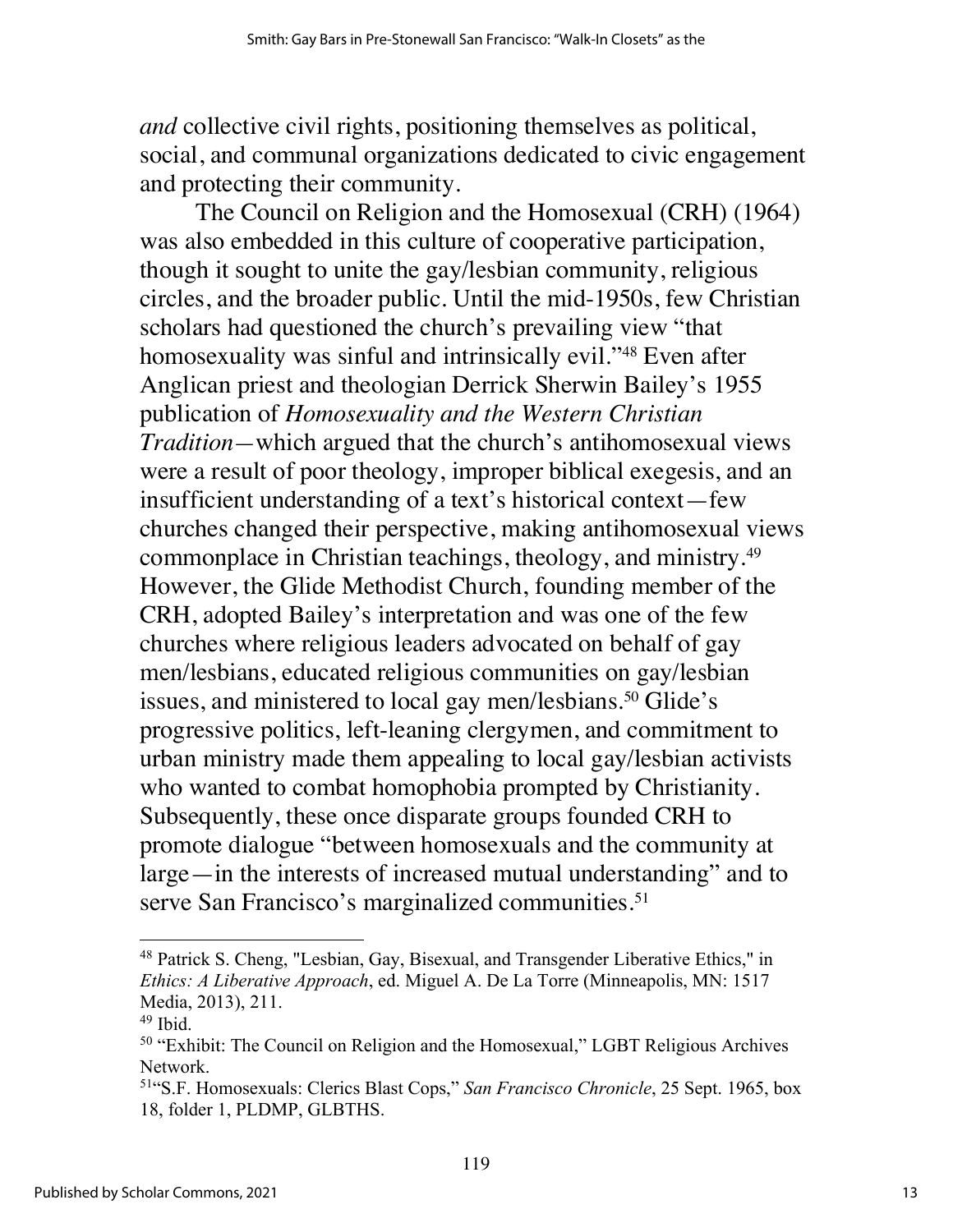To develop a broad knowledge of the issues facing San Francisco's gay/lesbian community, CRH forged connections with leaders and members of the Mattachine Society, Tavern Guild, SIR, and the Daughters of Bilitis. By providing gay/lesbian activists with the opportunity to share their communities' concerns, CRH encouraged stronger alliances between the organizations and a more nuanced understanding of the wants and needs of the different branches of the gay/lesbian community. A result of these growing alliances was the 1965 New Year's Day Ball, which was intended to be a fundraising event for CRH and a celebratory event for the gay/lesbian community.<sup>52</sup> However, the SFPD had other ideas.

On the day of the ball, the SFPD sent fifty-five officers to "intimidate, harass and make arrests; and to in any fashion destroy the ball."53 Like most of their gay bar busts, the SFPD wanted to break up the New Year's Day Ball to fuel their interests in "embarrassing gay and lesbian people and disrupting their attempts to socialize in public view."54 Members of the SFPD were instructed to photograph all attendees trying to enter, block the intersection in front of the ball, divert traffic, and engage in other intimidation tactics to prevent people from attending. During the raid, Rev. Cecil Williams said that a police officer, "looked at the rings on our [the Ministers'] fingers and said, 'We see you're married—how do your wives accept this?'"55 Williams was one of twelve heterosexual ministers who sponsored the ball. Other straight people attended as friends and allies. At least one reverend was threatened with arrest, and, according to Rev. Ted McIlvenna, it took the SFPD "'more than an hour to find anything wrong'" after entering the ball and sweeping the building.56 Ultimately, the

<sup>52</sup> Boyd, *Wide-Open Town*, 232.

<sup>53</sup> "Private Benefit Ball Invaded," *Vector* 1, no. 2 (Jan. 1965).

<sup>54</sup> Agee, "Gayola," 486.

<sup>55</sup> Donovan Bess, "Angry Ministers Rip Police," *San Francisco Chronicle* (3 Jan. 1965): 1A.

<sup>56</sup> Ibid.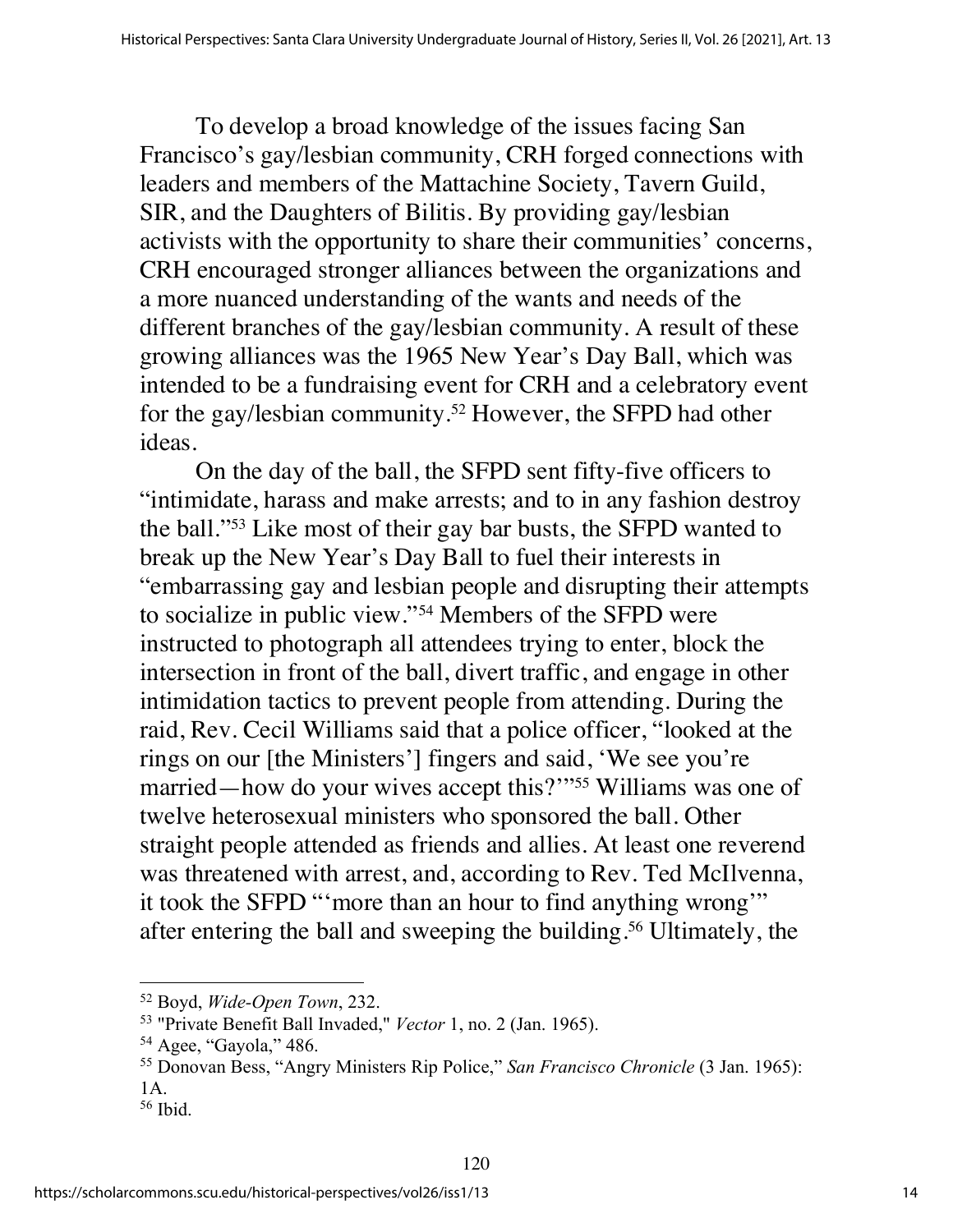SFPD only arrested three lawyers who worked with SIR and one volunteer, all of whom were later acquitted.<sup>57</sup> The SFPD was suspicious of all attendees and committed to sabotaging the ball. It wanted to prevent gay/lesbian socializing and discourage straight people from displaying public support of the gay/lesbian community, but their intimidation tactics backfired.

The ball became a publicized example of police harassment and intimidation that generated some straights' sympathy and further mobilized homophile organizations. First, homophile organizations had a new legal opportunity to combat police persecution. CRH filed false-arrest suits upwards of one million dollars in damages, which prompted Police Chief Cahill to end large bar raids and stop providing the ABC with undercover officers, minimizing gay bar regulation and closures.58 Second, there were more media opportunities to draw the general public's attention to gay/lesbian oppression. CRH's "A Brief of Injustices" states that, after its many confrontations with the SFPD, "It has become apparent that the police feel justified in doing whatever they want to do regardless of whether it is merited or not, wise, or even legal."59 The brief cites social ostracization, inequitable enforcement of laws, intimidation, enticement, entrapment, and harassment as central injustices experienced by the gay/lesbian community. The document singles out gay bars as a primary locus of these injustices and whose regulation denies gay men/lesbians the right to assembly.<sup>60</sup> Compiling and documenting these injustices helped raise awareness of the issues faced by the gay/lesbian community and served as a decisive call to action against homophobia to be heeded by the religious community, politicians, law enforcement, and society at large. Additionally, the

<sup>57</sup> Boyd, *Wide-Open Town*, 234.

<sup>58</sup> Phyllis Lyon, "Church Channel To Homosexuals," *Christianity Today*, box 18, folder 1, PLDMP, GLBTHS; Agee, "Gayola," 485.

<sup>59</sup> Council on Religion and the Homosexual, Inc., "A Brief of Injustices: An Indictment of Our Society in Its Treatment of the Homosexual" (June 1965): 4. <sup>60</sup> Ibid., 8-9.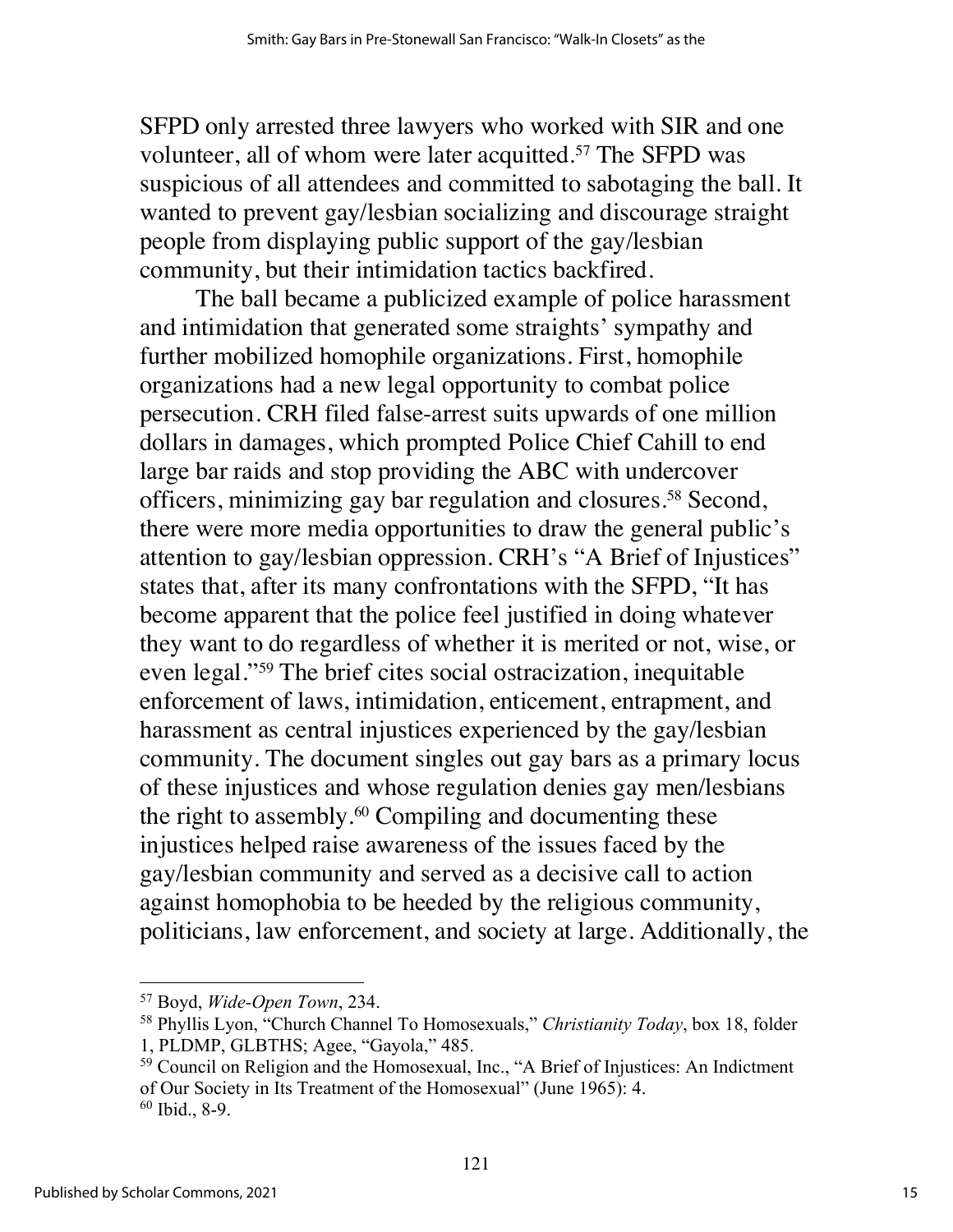media coverage of the New Year's Day Ball gave SIR and CRH more opportunities to condemn police harassment in the press, building on the civil rights discourse homophile organizations had been developing throughout the early 1960s.

The New Year's Day Ball came to symbolize the issues between the SFPD and the gay/lesbian community. It encapsulated the years of discriminatory policing experienced by the gay/lesbian community and the violation of LGBTQ+ public spaces. At the same time, the New Year's Day Ball became representative of the issues *within* the gay/lesbian community. The ball certainly functioned as a "catalyst for improvements in the situation of San Francisco homosexuals," but homophile organizations and emerging gay liberation organizations did not always agree on what improvements should be made nor how to achieve them.<sup>61</sup> While homophile organizations clung to their moderate approaches focused on securing constitutional and civil rights, gay liberation organizations sought more substantial social change that would dismantle interconnected systems of oppression. The regulation of gay bars remained a cause for debate between homophile organizations and gay liberation organizations, leading to more opportunities for consciousness-raising and refining organizations' politics and goals.

Homophile groups wanted to cultivate a conformist version of the homosexual who sought to be integrated into society. Members were expected to obey the laws and conventions of mainstream society so that they could prove their worthiness of individual and civil rights.<sup>62</sup> To reflect their assimilation to class and gender norms, homophile activists would participate in protests with the men wearing suits and ties and women wearing dresses.63 Even after the New Year's Day Ball, an event welcoming people in drag and with non-normative gender presentations, groups like SIR clung to the idea of aligning

<sup>61</sup> Armstrong and Crage, "Movements and Memory," 730.

<sup>62</sup> Boyd, *Wide-Open Town*, 240.

<sup>63</sup> Hobson, "Beyond the Gay Ghetto," 19.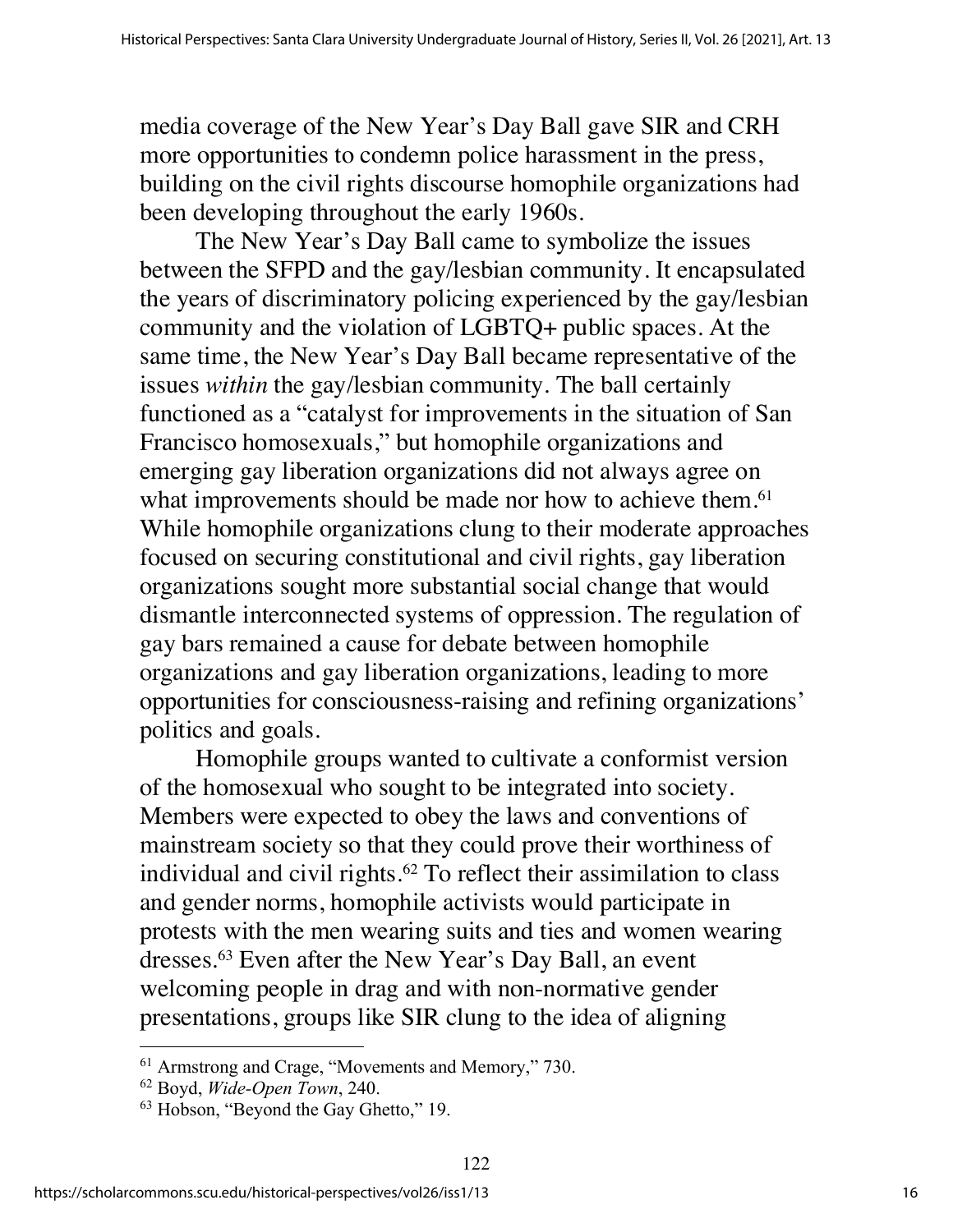masculine homosexuality with prescribed gender norms.<sup>64</sup> Conformity garnered criticism from gay liberationists, activists of color, and the more progressive homophile activists. Due to the homophile groups' homogeneity and limited connections with other social and political movements, they had a narrow understanding of homosexuality that was informed by whiteness, middle-class standards, and gender normativity. Additionally, there was little attention to issues impacting trans, queer, and GNC people, who were often seen as inimical to the groups' assimilationist approaches. A moderate approach to change appeared the most appealing path because, as most members were not committed to fighting other forms of oppression, it seemed the most likely to succeed. The Daughters of Bilitis, Mattachine Society, LCE, Tavern Guild, and SIR were single-issue organizations almost exclusively dedicated to issues that exclusively impacted gay men/lesbians as gay men/lesbians.

Gay liberation groups of the mid-to-late 1960s surpassed the single-issue, assimilationist models championed by their predecessors because they did not want assimilation and conformity to be the routes by which they gained social acceptance. Instead, they worked to form inclusive organizations dedicated to serving people from diverse backgrounds experiencing a range of interconnected issues. Therefore, gay liberation groups fought for people's right to be *out* of gay bars more than their right to be *in* gay bars.

The "gay ghetto" was a salient concept in the discourses and publications of San Francisco's emerging gay liberation organizations. One meaning of gay ghetto drew a parallel between the shared experiences of people of color, particularly Black people, and gay people living in lower-income, heavily policed urban areas. The second meaning of gay ghetto pointed to how gay

<sup>64</sup> Betty Luther Hillman, "'The Most Profoundly Revolutionary Act a Homosexual Can Engage in': Drag and the Politics of Gender Presentation in the San Francisco Gay Liberation Movement, 1964-1972," *Journal of the History of Sexuality* 20, no. 1 (2011): 167.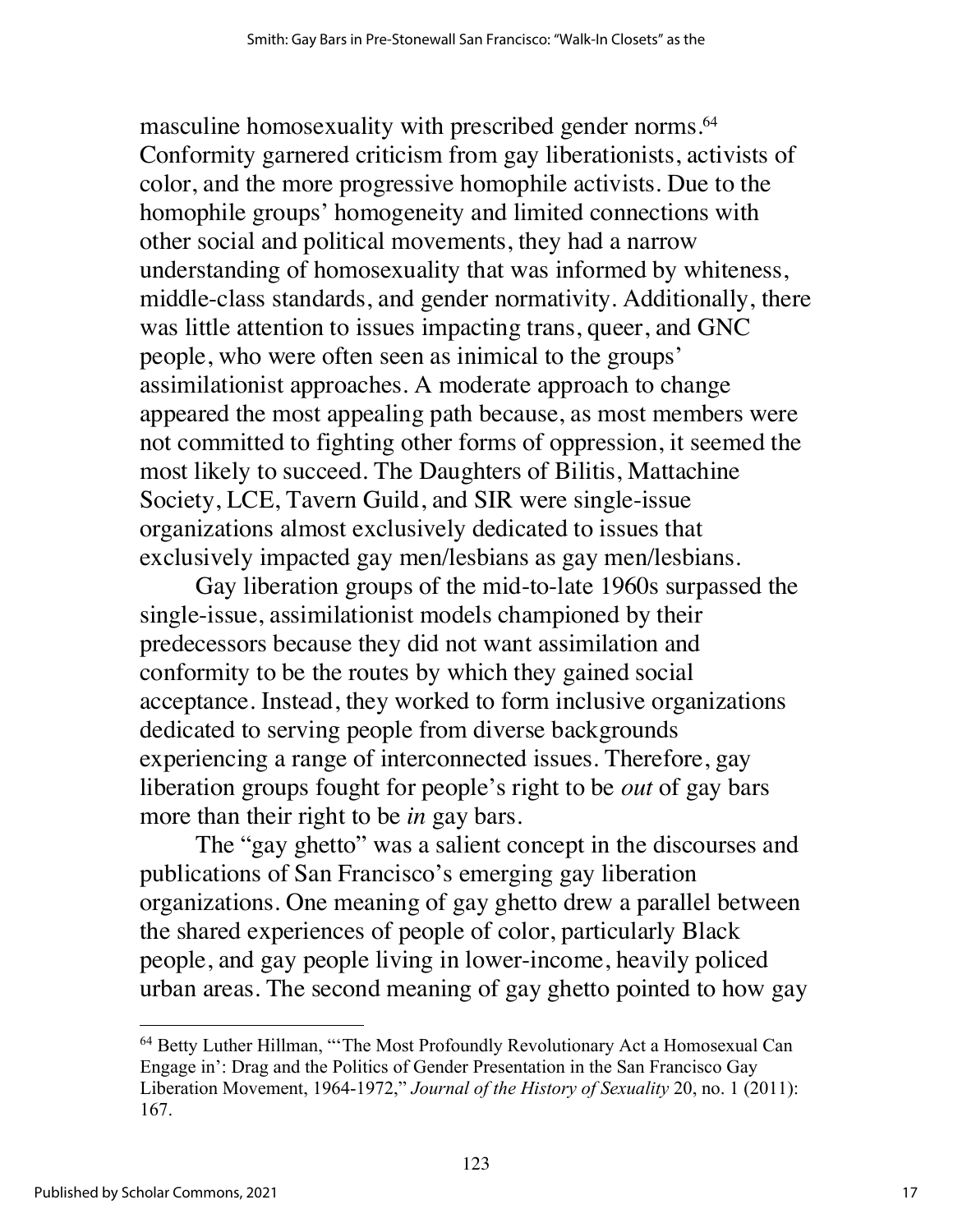people were exploited by and isolated from society through the collusion of the SFPD, organized crime, and gay bar owners—as seen in the "gayola" scandal. Both meanings of gay ghetto pointed to how queer people were excluded from public life and relegated to marginal, precarious positions, both socially and geographically.65

LGBTQ+ and labor activist Carl Wittman writes, "Ghettos breed self-hatred [sic]. We stagnate, accepting the status quo. The status quo is rotten. We are all warped by our oppression, and in the isolation of the ghetto we blame ourselves rather than our oppressors."66 Wittman's words encapsulate many gay liberationists sentiments toward the gay ghetto, with gay bars functioning as potent symbols of gay exclusion. Because even if gay ghettos are "more diverse and freer than most ghettos," capitalists still turn a profit, police still patrol them, and the government still decides if gays deserve tolerance.<sup>67</sup> Groups like Citizens Alert, Inc., Vanguard, and Committee for Homosexual Freedom (CHF) wanted to combat gay ghettoization perpetuated by mainstream society. However, they also sought to combat the "middle class bigotry and racism" of some homophile groups by taking multi-issue approaches to dismantling oppressive power structures and refusing to accept the status quo.<sup>68</sup>

Citizens Alert was one of the few pro-gay multi-racial organizations in pre-Stonewall San Francisco. It was founded in 1965 to protect all people from police brutality, harassment, intimidation, and unequal enforcement of the law.69 Like the homophile organizations, Citizens Alert emphasized civic education and legal empowerment, which it promoted via legal advice booklets and a 24-hour hotline to report police

<sup>65</sup> Hobson, "Beyond the Gay Ghetto," 19.

<sup>66</sup> Carl Wittman, "Refugees from Amerika: A Gay Perspective," *Berkeley Tribe* 1, no. 25 (26 Dec. 1969 – 2 Jan. 1970): 13. Independent Voices.

 $67$  Ibid.

<sup>68</sup> Hobson, "Beyond the Gay Ghetto," 24.

<sup>69</sup> "Citizens Alert First Annual Report, August, 1965-December, 1966," box 42, folder 24, PLDMP, GLBTHS, 1.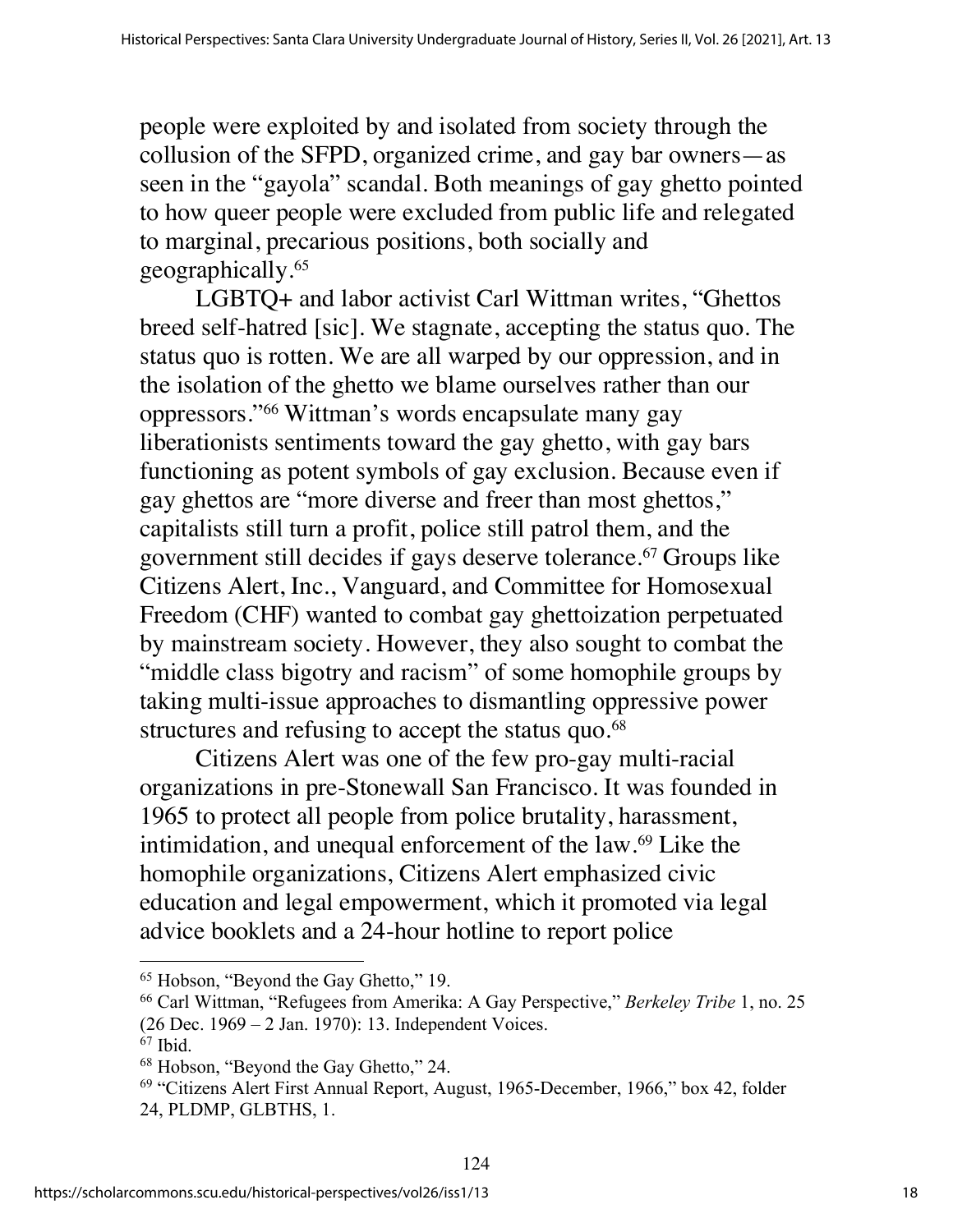misconduct.70 However, unlike its homophile predecessors, Citizens Alert worked to combat discrimination that could be experienced as a result of "income, color, national origin, sexual identification and minority status."71 By serving as a police watchdog for multiple forms of discrimination against many groups, Citizens Alert became a great vehicle for coalitionbuilding among groups dedicated to critiquing and reforming the relationship between law enforcement and the general public.<sup>72</sup> Citizens Alert looked beyond the regulation of gay bars to understand how violent police practices operated at all levels of society and across many marginalized communities. Yet, the genesis of the organization remains inextricably linked to the regulation of gay bars because of Citizens Alert's commitment to fighting discrimination in places of public accommodation and segregation in public facilities.<sup>73</sup>

Similarly, Vanguard also broke away from the single-issue homophile organizations by including people of nonnormative gender presentations, more people of color, members of San Francisco's radical youth subculture, and sex workers.<sup>74</sup> Members of Vanguard were often unable or unwilling to assimilate to the norms of dominant society due to their identities and/or politics.<sup>75</sup> For example, members of the gay liberation movement sought sexual freedom that they thought could only be achieved by ending "militarism, racism, and police violence."<sup>76</sup> This led Vanguard to disagree with homophile groups' Americanist appeals on issues

<sup>75</sup> Hanhardt, "'The White Ghetto,'" 42

<sup>70</sup> The National Lawyers Guild, "Citizens' Guide to the 1964 Civil Rights Act," American Civil Liberties Union of Northern California, box 42, folder 28, PLDMP, GLBTHS.

<sup>71</sup> "Citizens Alert First Annual Report, August, 1965-December, 1966," box 42, folder 24, PLDMP, GLBTHS, 1.

<sup>72</sup> Hanhardt, "'The White Ghetto,'" 67-68.

<sup>73</sup> The National Lawyers Guild, "Citizens' Guide," box 42, folder 28, PLDMP, GLBTHS, 4-9.

<sup>74</sup> Hillman, "The Most Profoundly Revolutionary," 162.

<sup>76</sup> Hobson, "Beyond the Gay Ghetto," 18.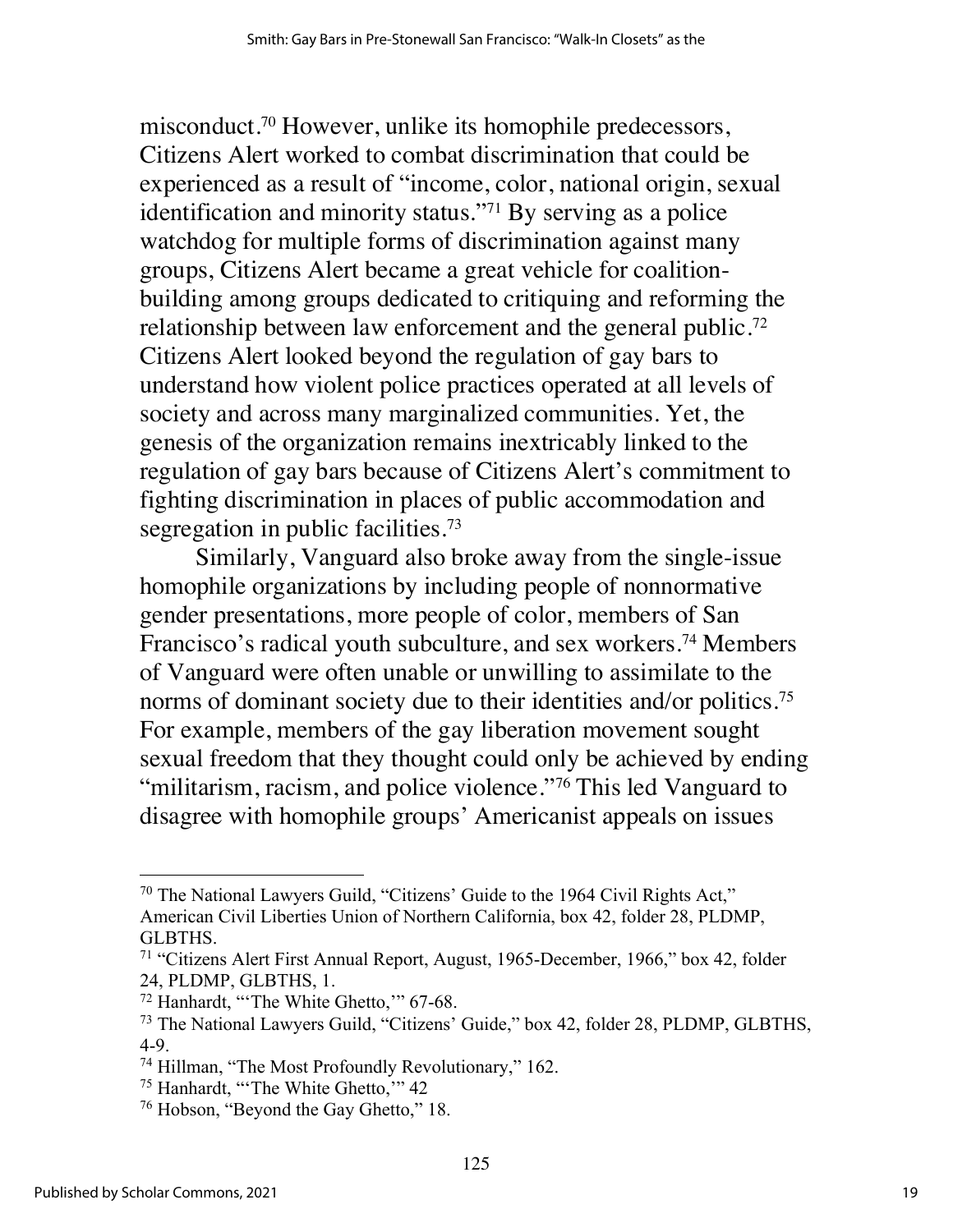like gay inclusion in the military or the right to privacy.<sup>77</sup> To Vanguard members, arguing for the right to privacy reified the ghettoization of the marginalized. Being able to congregate in private however one pleases (e.g., in drag, wearing androgynous clothing, showing same-sex affection, etc.) would not disrupt the "hostile social order in which all difference from the usual in behavior is attacked."78 Instead, Vanguard wanted public organizing and action free of guilt, police and capitalist exploitation, or "cowards and bullies" coming to the Tenderloin and "beating the shit out of queers."79 To achieve this, Vanguard wanted to join with other anti-imperialist and multiracial organizations who were against the capitalist state. They believed that the systems and structures of capitalism fueled gay oppression, which was inextricably linked to issues of sexism, racism, and classism.80

San Francisco's Committee for Homosexual Freedom (CHF), founded in April 1969 and renamed the Gay Liberation Front in August 1969, shared Vanguard's critiques and concerns surrounding the gay ghetto and the gay bar's role within it. $81$  Gale Whittington, cofounder of CHF, positioned CHF and its members as desirous of a cultural revolution. Whittington wanted to deliver the gay/lesbian community out of gay bars and away from organizations that "keep their people in a ghetto."82 By hosting private parties in secluded places and charging entry to bars and special events, Whittington argued that SIR and Tavern Guild profited off the seclusion of the gay/lesbian community because

<sup>77</sup> Simon Hall, "Protest Movements in the 1970s: The Long 1960s," *Journal of Contemporary History* 43, no. 4 (2008): 665.

<sup>78</sup> Vanguard, Inc. "Statement of Purpose for Vanguard," *Vanguard Magazine* 1, no. 1 (August 1966): 1, Digital Transgender Archive.

<sup>79</sup> Ray Broshears, "A New Found Art," *Vanguard Magazine: The Magazine of the Tenderloin* 1 no. 2 (October 1966): 9, Digital Transgender Archive. <sup>80</sup> Hillman, "The Most Profoundly Revolutionary," 167.

<sup>&</sup>lt;sup>81</sup> Hobson, "Beyond the Gay Ghetto," 26.

<sup>82</sup> "The New Gay World of Gale Whittington," *Tangents* 4, no. 1, 2, 3 (Oct.-Dec. 1969): 5. Independent Voices.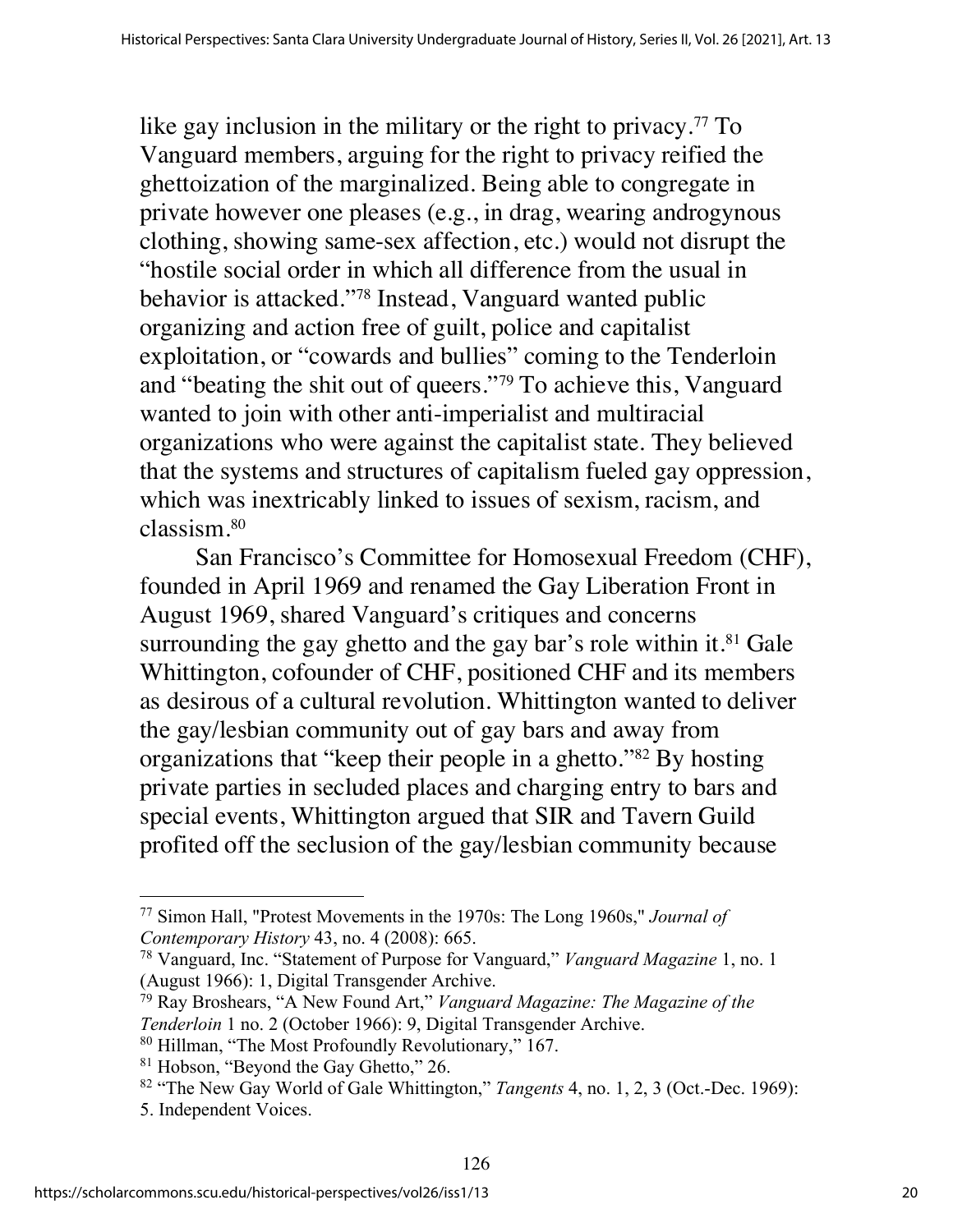there was nowhere else for people to go. Whittington believed that this made some homophile groups resistant to change and the betterment of the gay/lesbian community because it would render it immune to economic exploitation. Further, CHF was against politics of cooperation championed by previous homophile organizations, especially the idea of working with the police. Whittington stated that "Mattachine has sold out to the police." By making deals with the police, they can "control you to the point where you don't do anything."<sup>83</sup> Negotiating rights and liberties within an unjust system did not sit well with Whittington. Instead, he wanted to create an organization composed of mutually reinforcing groups dedicated to combating interlocking forms of oppression. The conditions that created and upheld gay ghettos and their central institutions, like the gay bar, came increasingly under fire as the gay liberation movement continued to be influenced by the theory and praxis of Black liberation, Third World radicalism, and the New Left.84

By August 1969, CHF morphed into GLF and took issue with the "Gay Establishment" as a whole. Some members called gay bars "walk-in closets" and critiqued Mattachine Society, Daughters of Bilitis, Tavern Guild, and SIR for clinging to their "middle-class respectability" and tenuous commitments to social, political, and economic transformation.85 Boyfriend of Gale Whittington and cofounder of CHF/GLF, Leo Laurence saw gay bars and private events like the holiday drag balls as hindrances to people's freedom of gender expression and gender transgression. People should feel free to do drag "not just twice a year, but every day; not just at a drag ball, but at work, school, church, and on the streets."86 Further, Laurence envisioned a future where it was

<sup>83</sup> Ibid., 7-9.

<sup>84</sup> Hobson, "Beyond the Gay Ghetto," 21.

<sup>85</sup> John James, "Out of the bars and into the streets," *San Francisco Good Times* 2, no. 43 (6 Nov.1969): 6-7, Independent Voices.

<sup>86</sup> Leo E. Laurence, "Wear Your Gown All Year Round," *Berkeley Tribe* 1, no. 17 (31 Oct.- 6 Nov. 1969): 8, Independent Voices.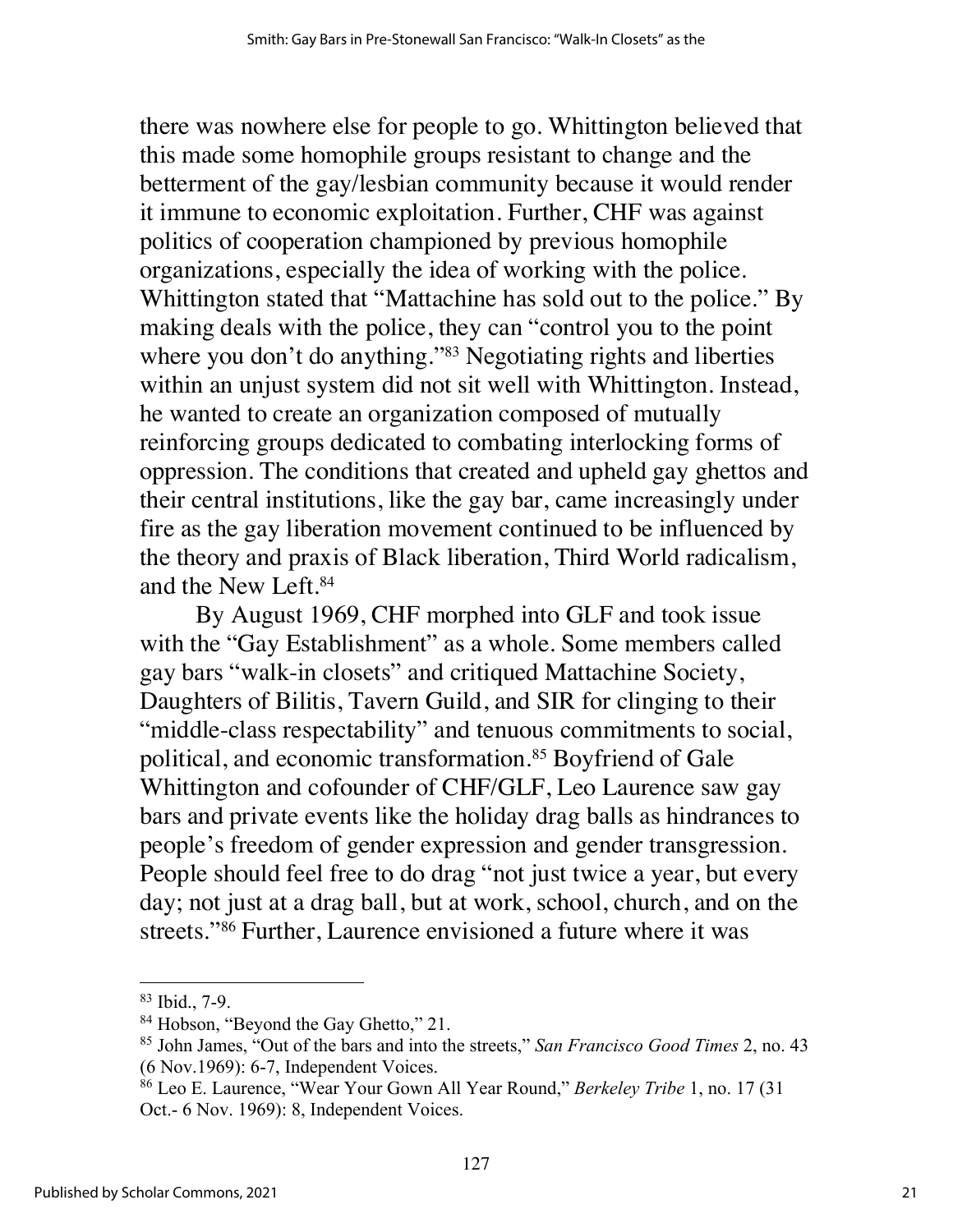acceptable for "two gay lovers to kiss in a bar, just as heteros do."87 Ultimately, gay liberation groups took less issue with gay bars themselves than the conditions that made gay bars feel like the only option. They sought to co-create a world with an expansive view of gender and sexuality that did not have to be limited to gay bars, controlled by the law, or regulated by the police. Gay liberation groups of late 1960s San Francisco fueled the genesis of the "gay left," which would continue to pursue liberation for and solidarity among the marginalized.<sup>88</sup>

Mid-to-late 1960s gay rights organizations envisioned a profoundly restructured society. Citizens Alert aimed to free people from state violence and social control, especially on behalf of sexual and racial minorities who were disproportionately impacted by abusive policing. To promote police accountability, Citizens Alert created coalitions between homophile activists and more than fifty other organizations including Black, Chinese, Japanese, and Latinx civil rights groups.<sup>89</sup> Although state violence and social control of marginalized communities continue today, Citizens Alert's solidarity work remains impressive and demonstrates the importance of continuing to fight these injustices, as attempted by Vanguard and CHF/GLF. These groups realized that sexual oppression could not be the sole focus of their activism because heterosexism is entwined with other forms of privilege, power, and oppression like racism, classism, and sexism. Sexual liberation and freedom of gender expression could not be achieved without solidarity against the entire interlocking system of "isms." Anti-racist and anti-capitalist goals were particularly salient among the more radical gay liberationists, leading to a broad spectrum of activism involved in but not limited to the Third World Strike, Black liberation, and the anti-war movements.<sup>90</sup> Whittington said

<sup>87</sup> "Gay Revolution," *Berkeley Barb* 8, no. 13 (28 March-3 April 1969): 23, Independent Voices.

<sup>88</sup> Hobson, "Beyond the Gay Ghetto," 41.

<sup>89</sup> Hanhardt, "'The White Ghetto,'" 68.

<sup>&</sup>lt;sup>90</sup> Hobson, "Beyond the Gay Ghetto," 24.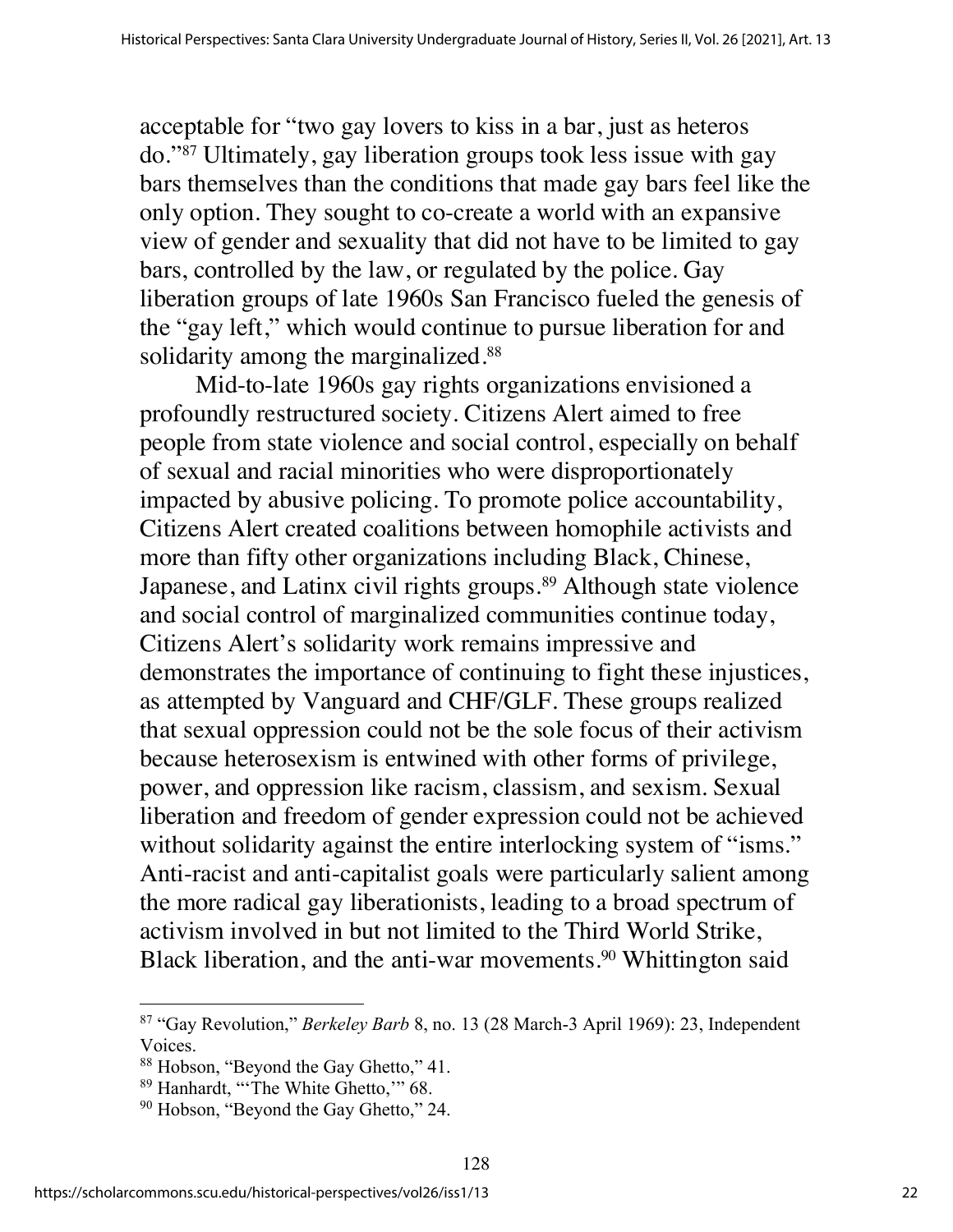of the politics and practices of San Francisco's early gay liberation movement, "Our reactions will relate to the times and what's happening and specific injustices that occur."<sup>91</sup> This reflects a dynamic activism dedicated to rising to the challenges of its time with sustained commitment to fighting injustice.

Efforts to protect the patrons of gay bars, actions once deemed radical even in San Francisco, by the end of the 1960s were increasingly spurned as cripplingly limited and conservative in scope. Whether fighting biblically backed homophobia or for the right to hold hands in public, homophile activists and gay liberationists were increasingly concerned with a wider range of issues of social justice. Although homophile rights organizations continued to prioritize securing individual rights for gay men/lesbians, gay liberation groups sought widespread social transformation for the betterment of many marginalized communities. The groups' different perspectives on similar issues engendered a broad spectrum of activism that contained diverse insights into how to achieve justice for the gay/lesbian community. Memories of previous activism informed the work of future activists by providing them with multiple blueprints for community organizing, generating publicity and direct action strategies to aid their causes.92 To preserve this history, as argued by Elizabeth Armstrong and Suzanna Crage, "Memory depends on the survival and continued relevance of commemorative vehicles."93

Despite the limited scope of the activism centered on gay bars in the early 1960s, their sustained historical significance within LGBTQ+ history and activism make them appropriate memorial sites—as recognized in 2016 with the establishment of the Stonewall Inn as a national monument. However, physical preservation of gay bars in the United States may not be an option. From 2007 to 2019, U.S. gay bar listings have decreased by as

<sup>&</sup>lt;sup>91</sup> "The New Gay World of Gale Whittington," 8.

<sup>&</sup>lt;sup>92</sup> Hall, "Protest Movements," 672.

<sup>&</sup>lt;sup>93</sup> Armstrong and Crage, "Movements and Memory," 746.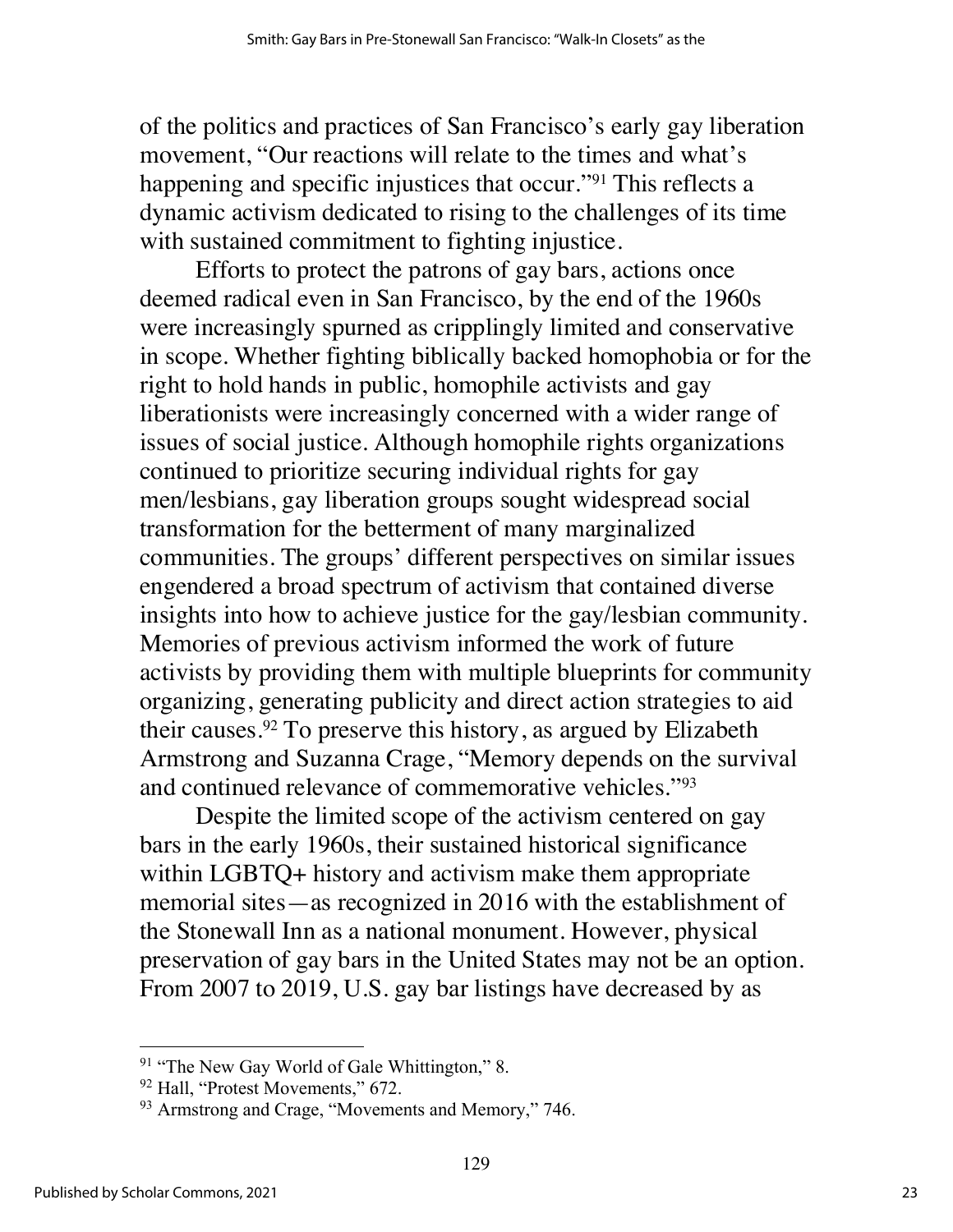much as  $37\%$ .<sup>94</sup> The U.S. is experiencing an all-time low in the 40plus years of gay bar history, a decline that only accelerated during the coronavirus pandemic. And while there may be many positive reasons that might account for these closures, such as increased social acceptance of LGBTQ+ people, more LGBTQ+ social media and dating apps, and a wider range of accessible social activities beyond bar scenes, LGBTQ+ communities still suffer grave losses when gay bars close, especially in smaller cities and rural areas where gay bars are still the only non-virtual public option for LGBTQ+ gatherings. Gay bars were, and are, hubs for socializing, political organizing, and experiencing oneself as a joyous being connected to one's desired cultures, subcultures, and communities.95 Additionally, they were sites of violence, exclusion, and discrimination.<sup>96</sup> Even if these spaces cannot be physically preserved as commemorative vehicles, their complex legacies should be sustained in archives, collective memories, and historiographies.

The history of gay bars offers valuable insight into how oppressed groups can be empowered by their own institutions to forge community, create alliances, evolve, and gain rights. The regulation of San Francisco gay bars in the 1960s shows how law enforcement, bar-based culture, homophile organizations, and gay liberation groups shaped and were shaped by one another. Although the Stonewall Riots in New York are generally understood to mark the beginning of the liberation of LGBTQ+ people, in the decade prior to these riots, gay bars in San Francisco were a generative locus for political debate, community-based organizing, and consciousness-raising. The regulation of gay bars was a key contributor to the creation of new LGBTQ+

<sup>&</sup>lt;sup>94</sup> Greggor Mattson, "Are Gay Bars Closing? Using Business Listings to Infer Rates of Gay Bar Closure in the United States, 1977-2019," *Socius: Sociological Research for a Dynamic World* 5: 1–2 (8 Oct. 2020).

 $95$  Greggor Mattson, "Shuttered by the coronavirus, many gay bars – already struggling – are now on life support," *The Conversation,* 14 Apr. 2020.

<sup>&</sup>lt;sup>96</sup> Hobson, "Beyond the Gay Ghetto," 18.